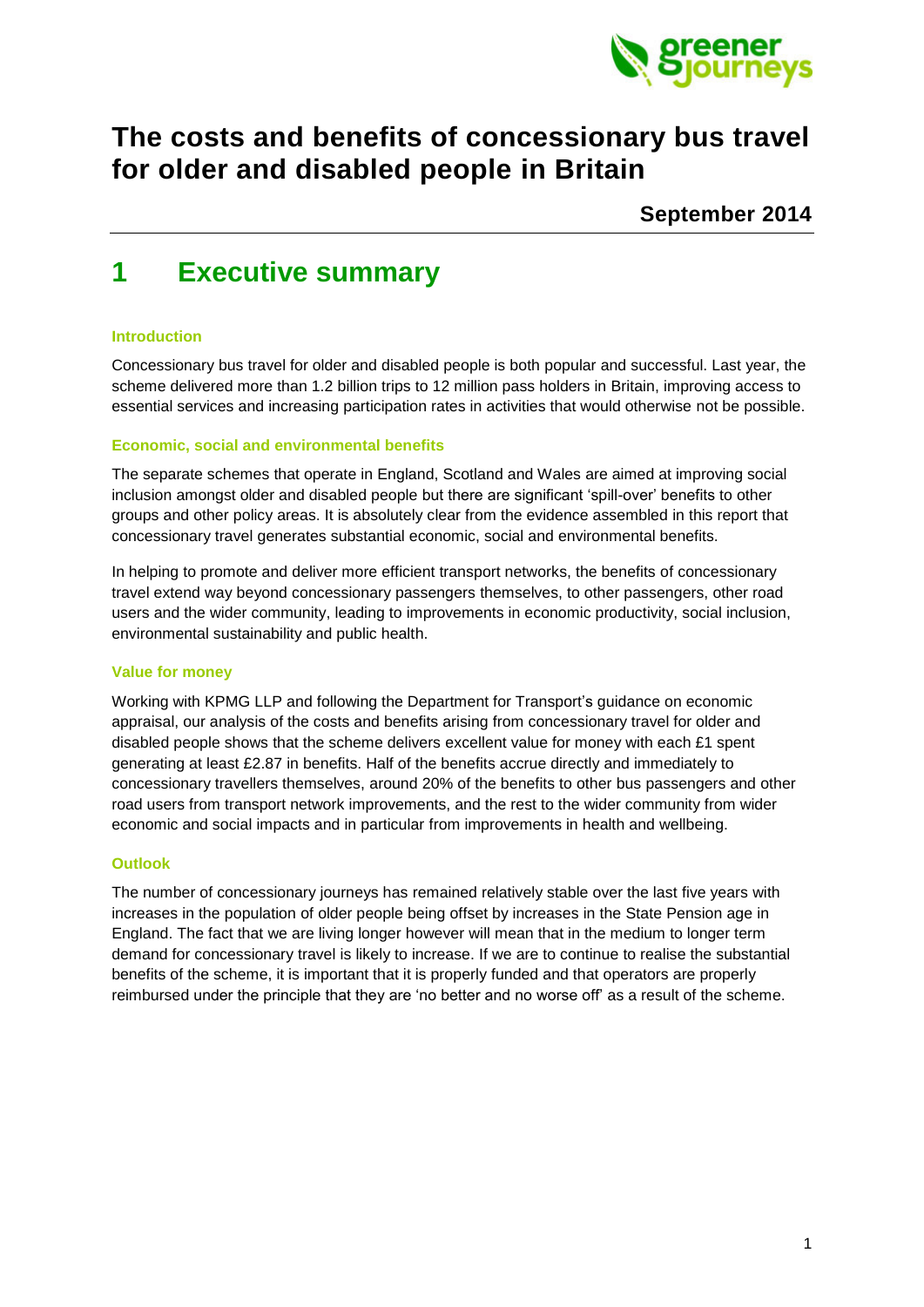

# **2 Introduction**

### **2.1 Overview**

Concessionary bus travel for older and disabled people in Britain is both popular<sup>1</sup> and successful, with almost 12 million pass holders making more than 1.2 billion concessionary bus journeys in 2012/13.

The separate concessionary travel schemes that operate in England, Scotland and Wales are aimed at improving social inclusion but in practice deliver a range of benefits that go way beyond the immediate benefits to concessionary passengers themselves. These benefits include:

- enhanced bus service frequencies
- smart and integrated ticketing
- modal transfer from car to bus, with associated highway decongestion benefits, environmental improvements and accident savings
- wider economic impacts from increased levels of volunteering
- health and wellbeing benefits associated with more active lifestyles
- greater centralisation of social and health service provision.

As the number of older people living in Britain increases<sup>2</sup>, it will become increasingly important to make sure that the schemes are properly funded and that operators are properly reimbursed for carrying concessionary passengers.

It is the aim of this report to demonstrate the value of concessionary travel for older and disabled people so that the associated costs and benefits can be properly considered as part of future Spending Reviews.

The remainder of this section of the report provides a description of the different schemes, their objectives and popularity. It is followed by an appraisal of the value for money, supported by a series of more detailed appendices that consider:

• the benefits to concessionary travellers

1

- the benefits to other road users and the wider community
- the impact of concessionary travel on the wider economy
- the impact of concessionary travel on health and wellbeing.

## **2.2 Concessionary travel – entitlement and eligibility**

Concessionary travel schemes for older people have existed in Great Britain for many years, with varying entitlements and eligibility criteria<sup>3</sup>. Table 1 provides a summary of the current schemes in England, Scotland and Wales.

<sup>1</sup> Passenger Focus report that 94% of non-pass holders and 96% of pass holders support England-wide concessionary bus travel. Passenger Focus (2010) England wide concessionary bus travel: The passenger perspective

<sup>&</sup>lt;sup>2</sup> Appendix A to this report provides an analysis of the impact of changing demographic profiles on the demand for concessionary travel.

<sup>&</sup>lt;sup>3</sup> For a more detailed account of the evolution of the concessionary schemes and the statutory obligations, see Butcher, L. (2011) Buses: Concessionary fares, Commons Library Standard Note SN/BT/1499, accessed June 2014 from [http://www.parliament.uk/briefing](http://www.parliament.uk/briefing-papers/SN01499)[papers/SN01499](http://www.parliament.uk/briefing-papers/SN01499)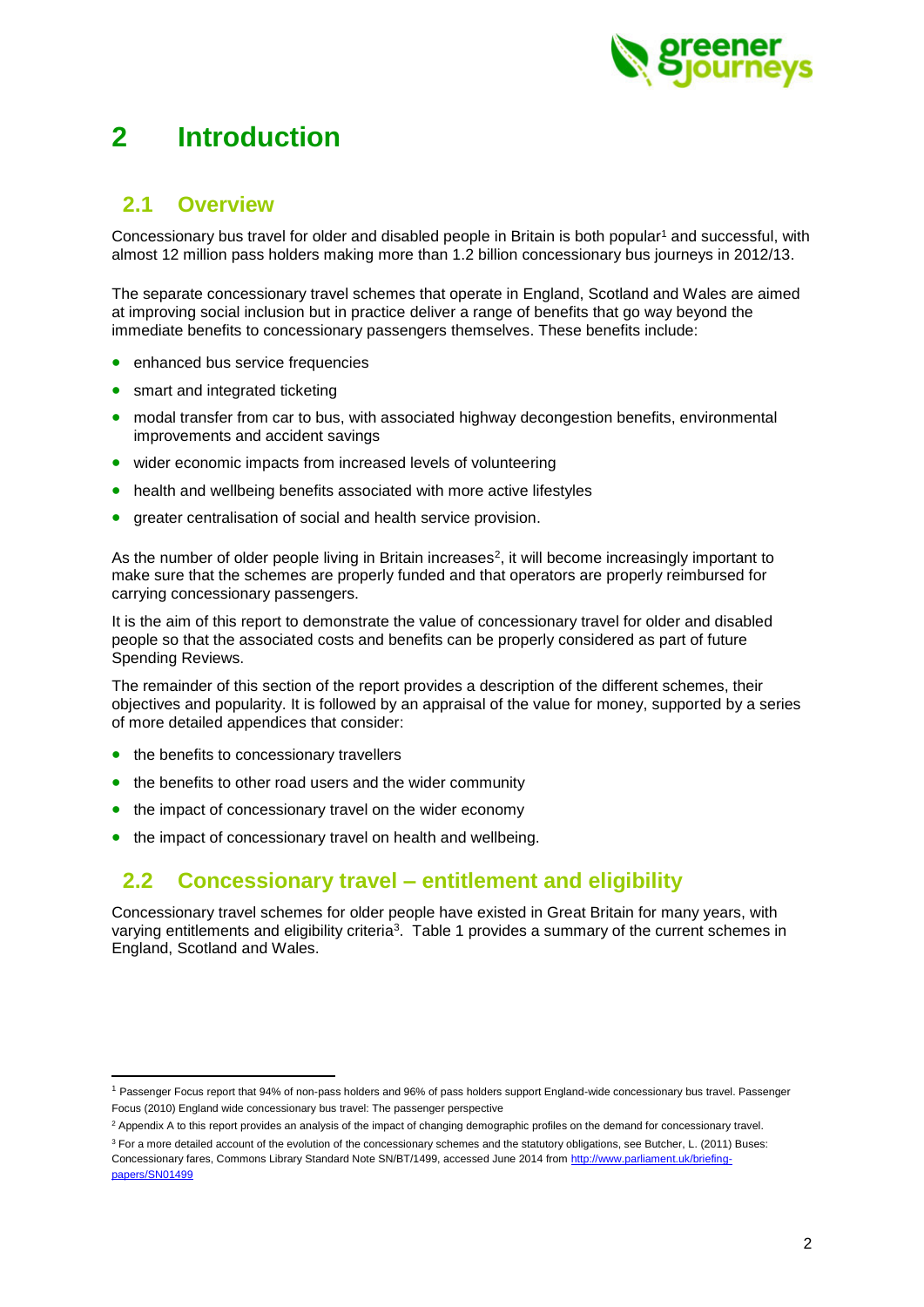

|                                      | <b>England</b> | <b>Scotland</b> | <b>Wales</b> |
|--------------------------------------|----------------|-----------------|--------------|
| <b>Entitlement</b>                   |                |                 |              |
| Free travel                          | ✓              | ✓               | ✓            |
| Local bus services                   | ✓              | ✓               | ✓            |
| Long distance scheduled bus services |                | ✓               |              |
| Off-peak travel                      | ✓              | ✓               | ✓            |
| Peak travel                          |                | ✓               | ✓            |
| <b>Eligibility</b>                   |                |                 |              |
| $60+$                                |                | ✓               | ✓            |
| State Pension age for women          | ✓              |                 |              |

#### **Table 1 – National concessionary bus travel schemes for older people in Great Britain**

The English National Concessionary Travel Scheme provides free travel on local bus services anywhere in England, between 0930 and 2300 during weekdays and anytime during weekends and bank holidays. Eligibility for a pass for both men and women is based on the State Pension age for women, which is set to gradually increase from 60 in 2010 to 66 by 2020, and then to 67 between 2026 and 2028.

The scheme is administered at a local level by Travel Concession Authorities, some of which offer discretionary enhancements to the statutory scheme, such as free or discounted travel before 0930 or travel by other modes. In London, for example, Transport for London runs a separate scheme for all those who reach the age of 60 until they qualify for a 'Freedom Pass' and allow participants free unlimited travel on the majority of public transport in London.

Concessionary travel in Scotland is administered by Transport Scotland which provides those over the age of 60 with unlimited free travel on local buses and selected long distance bus services, and in Wales, the Welsh Assembly Government provides those over the age of 60 with free unlimited bus travel. As in England, local enhancements to statutory minimums are possible in Scotland and Wales.

## **2.3 Objectives of concessionary travel**

The objectives for concessionary travel in England and Wales tend to be based around social inclusion and access to essential services with key policy documents noting benefits arising from:

- enabling 'elderly people, especially those on low incomes, to continue to use public transport and to use it more often, improving their access to a range of basic necessities such as health care and shops and reducing social isolation' 4
- recognising 'the importance of public transport for older people and the role access to transport has to play tackling social exclusion and maintaining wellbeing'<sup>5</sup>
- achieving 'social inclusion benefits for older and disabled people by allowing them greater freedom to travel, for free, by local bus' 6
- giving 'older and disabled people greater freedom and independence to visit family and friends and a lifeline to facilities both within and outside their local area' 7 .

<sup>1</sup> <sup>4</sup> Department for the Environment, Transport and the Regions (1998) New Deal for Transport; Better for Everyone

<sup>5</sup> HM Treasury (2006) Budget 2005, HC 372, March 2005

<sup>6</sup> Department for Transport (2009) Regulatory Impact Assessment Concessionary Bus Travel

<sup>7</sup> Department for Transport (2012) Green light for buses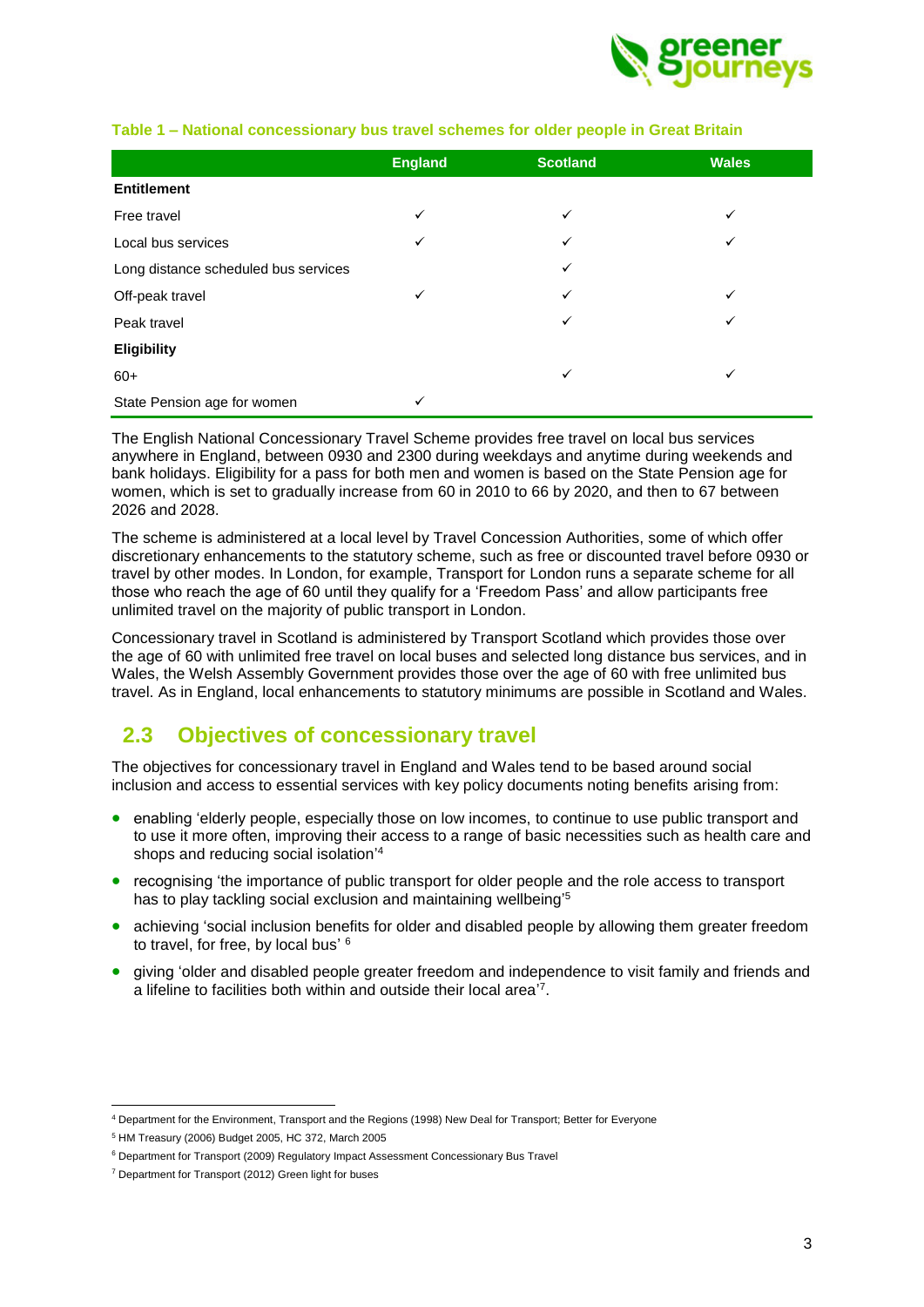

In Scotland, the objectives of concessionary travel for older and disabled people are more specific and are to:

- allow older and disabled people (especially those on low incomes) improved access to services, facilities and social networks by 'free' scheduled bus services, and so promote social inclusion
- improve health by promoting a more active lifestyle for the elderly and disabled
- remove the restrictions of the previous local off-peak concessionary fare scheme which produced differences in access to facilities in different areas of Scotland
- promote modal shift from private car to public transport
- maintain 'no better and no worse off' position for bus operators with standard reimbursement rate
- provide opportunity for improvements to public transport, e.g. assist development of multi-operator ticketing and use of improved Electronic Ticket Machine technology
- facilitate a more effective administration of the system with adoption of standard reimbursement rate and shift of operational responsibility from local authorities to Transport Scotland
- provide a stimulus to the introduction of smartcards<sup>8</sup>.

These objectives provide a useful quide to the scoping of the appraisal, extending beyond the immediate perceived benefit to concessionary passengers to include wider economic, environmental and social impacts.

### **2.4 Demand for concessionary travel**

Concessionary travel schemes are clearly very popular, with a high take up of passes and high numbers of concessionary journeys being undertaken. Table 2 below shows key statistics for concessionary travel in London, England (excluding London), Scotland and Wales for 2012/13.

#### **Table 2 – Demand for concessionary travel schemes in Great Britain (2012/13)**

| Key metric                                                                             | London | <b>England (excl</b><br>London) | <b>Scotland</b> | <b>Wales</b> |
|----------------------------------------------------------------------------------------|--------|---------------------------------|-----------------|--------------|
| Percentage of eligible pensioners with<br>concessionary passes                         | 96%    | 76%                             | 87%             | 77%          |
| Older and disabled concessionary bus journeys<br>as a proportion of total bus journeys | 14%    | 31%                             | 35%             | 44%          |

Take-up of concessionary passes is high, with pass holding being influenced by household income, car ownership, the scope of the local scheme, and the availability of local bus services. Car owning households and those with higher incomes have lower propensities to hold a concessionary travel passes<sup>9</sup>, and those who live in areas with more generous entitlements and higher frequency bus services have higher levels of pass holding than those who live in areas with less generous entitlements and lower frequency services.

Older and disabled concessionary pass holders collectively make around 1.2 billion bus journeys, accounting for almost one in four of all journeys on local bus services. Table 3 shows that for Great Britain as a whole, the number of concessionary journeys has remained relatively stable over the last five years.

**.** 

<sup>8</sup> http://www.scotland.gov.uk/Topics/Transport/concessionary-fares/People

<sup>9</sup> Humphrey, A. and Scott, A. (2012) older people's use of concessionary bus travel, Report by NatCen for Age UK, accessed in June 2014 at [http://www.ageuk.org.uk/documents/en-gb/for-professionals/research/concessionary\\_bus\\_travel\\_2012.pdf?dtrk=true](http://www.ageuk.org.uk/documents/en-gb/for-professionals/research/concessionary_bus_travel_2012.pdf?dtrk=true)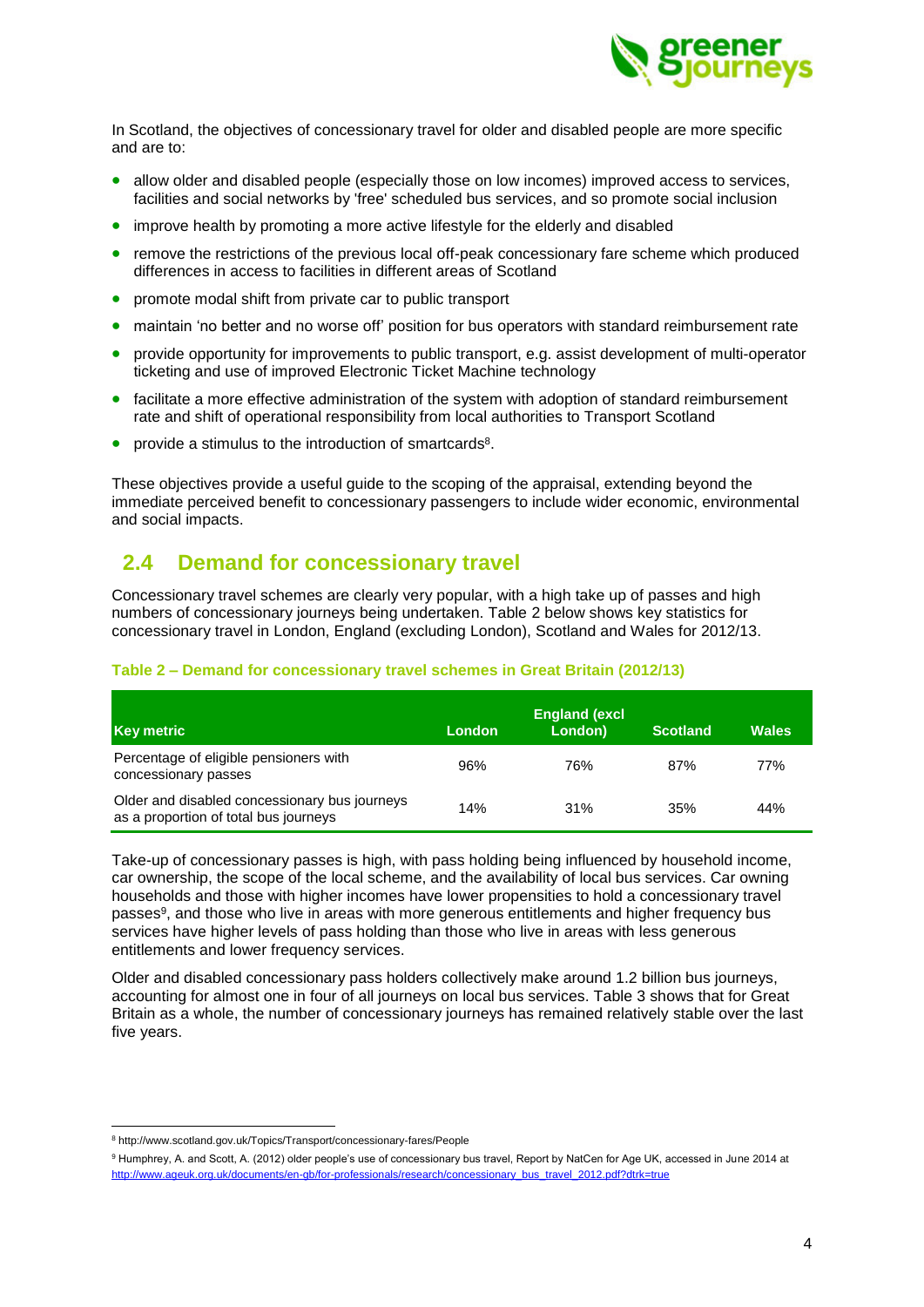

| Table 3 – Concessionary journeys by older and disabled people (million) |  |  |  |
|-------------------------------------------------------------------------|--|--|--|
|                                                                         |  |  |  |

| Year    | <b>London</b> | <b>England (excl</b><br>London) | <b>Scotland</b> | <b>Wales</b> | <b>Great Britain</b> |
|---------|---------------|---------------------------------|-----------------|--------------|----------------------|
| 2008/09 | 301           | 712                             | 153             | 51           | 1,217                |
| 2009/10 | 318           | 736                             | 150             | 48           | 1,253                |
| 2010/11 | 314           | 738                             | 145             | 48           | 1,244                |
| 2011/12 | 326           | 740                             | 149             | 50           | 1,264                |
| 2012/13 | 318           | 709                             | 146             | 48           | 1,221                |

Source: Department for Transport, Bus Statistics, Table BUS0105

## **2.5 Expenditure on concessionary travel**

Operators are reimbursed for carrying concessionary traffic on the principle that they are 'no better and no worse off' as a result. Government expenditure on concessionary travel is therefore related to demand and the principles of operator reimbursement.

| <b>Year</b> | <b>London</b> | <b>England (excl</b><br>London) | <b>Scotland</b> | <b>Wales</b> | <b>Great Britain</b> |
|-------------|---------------|---------------------------------|-----------------|--------------|----------------------|
| 2008/09     | 198           | 816                             | 198             | 75           | 1,287                |
| 2009/10     | 195           | 838                             | 200             | 75           | 1,308                |
| 2010/11     | 198           | 844                             | 182             | 73           | 1,297                |
| 2011/12     | 213           | 797                             | 184             | 76           | 1,270                |
| 2012/13     | 222           | 792                             | 188             | NA           | <b>NA</b>            |

#### **Table 4 – Expenditure on bus concessionary travel (£ million, 2012/13 prices)**

Note: Estimates include expenditure on all types of concessionary bus travel, including schemes for young people. Estimates for England are taken from Department for Transport, Bus Statistics, Table BUS0501. Estimates for Scotland and Great Britain are taken from Scottish Transport Statistics No 32 2013 Edition, Table 2.9. Estimates for Wales are imputed from data in the rest of the table.

Table 4 shows government expenditure on all types of concessionary bus travel, including schemes for young people. Since 2008/09 expenditure, with increases in London offset by material reductions elsewhere.

The statutory nature of concessionary travel schemes means that further reductions in local authority budgets may have knock-on implications for expenditure on socially necessary bus services, such as those running in sparsely populated areas.

## **2.6 Concessionary travel summary**

Concessionary travel for older and disabled people is both popular and successful. The scheme is generally aimed at improving social inclusion but as we demonstrate later in this document there are significant 'spill-over' benefits from wider economic and social impacts. Demand for and expenditure on concessionary travel have remained relatively stable over the last five years but the fact that we are living longer will mean that demand is likely to increase in the medium to longer term. If we are to continue to realise the substantial benefits of concessionary travel, it is important that the scheme is properly funded and that operators are properly reimbursed for carrying concessionary traffic.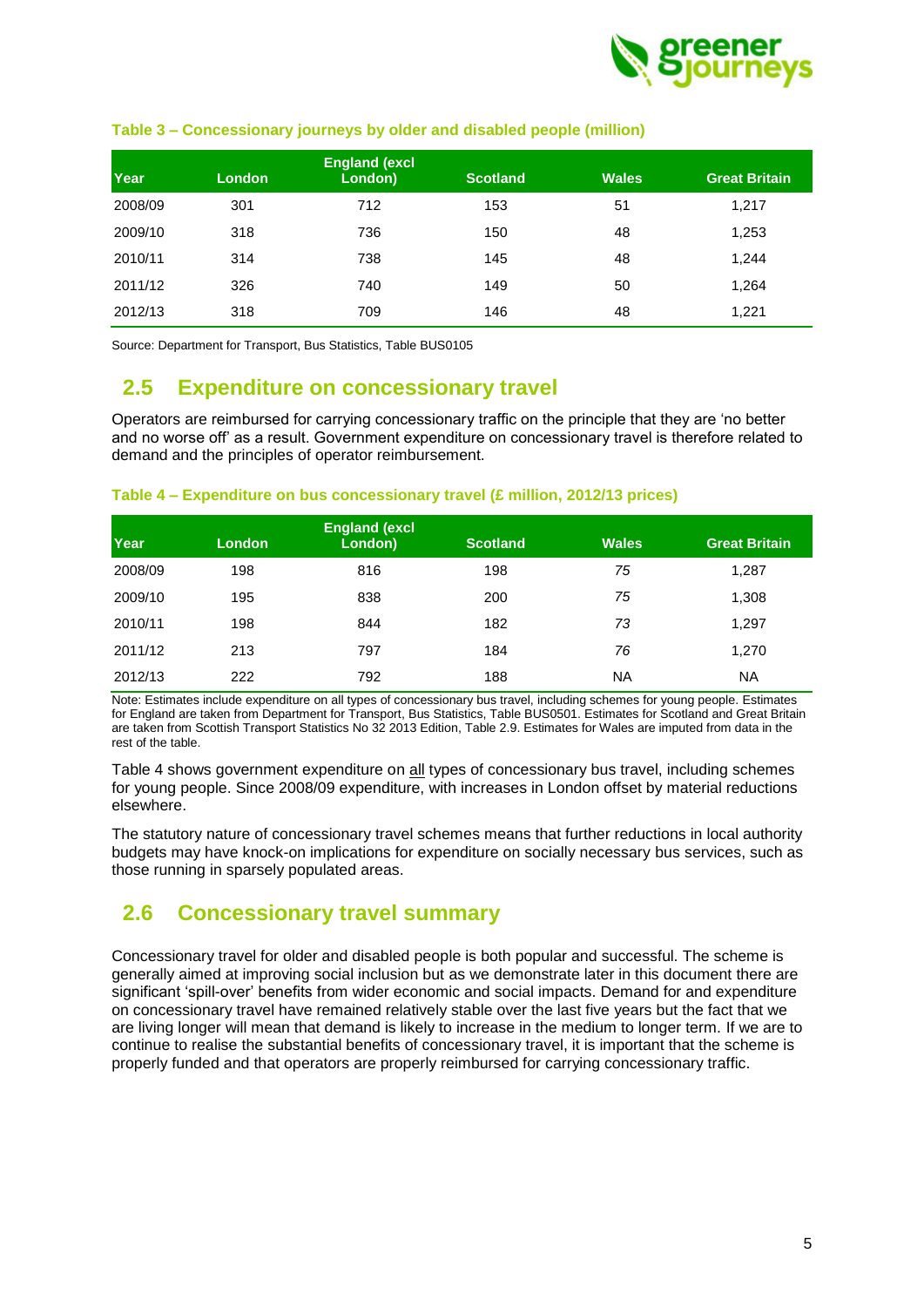

# **3 Value for money**

### **3.1 Introduction**

In this section of the report we provide a summary of our appraisal of the costs and benefits of concessionary bus travel for older and disabled people. Further details of the methodology, data and modelling assumptions are described in the appendices.

## **3.2 Methodology**

Our analysis follows the Department for Transport's guidance on economic appraisal methodology.

It includes those costs and benefits that can be reliably measured and monetised, whilst acknowledging that there are other important economic and social impacts arising from concessionary travel that are difficult to measure but undoubtedly exist.

The analysis is based on publicly available information for the schemes operating in London, England excluding London, Scotland and Wales, using modelling assumptions either taken directly from the Department for Transport's published guidance or, as in the case of health related benefits, from an extensive international literature review.

# **3.3 Results**

Working with KPMG LLP we estimate that each £1 of government expenditure on concessionary travel for older and disabled people generates at least £2.87 in benefits. This is broken down in Table 5 overleaf as follows:

- impacts for concessionary bus passengers
- impacts for other bus passengers and other road users
- wider economic impacts, especially those associated with volunteering
- physical health impacts.

As noted above, the appraisal includes only those costs and benefits that can be reliably measured and monetised. It is therefore important to note that the estimate of the benefits reported here do not include potential benefits from:

- social care and child care
- retail productivity
- cost savings on patient and community transport
- social inclusion and mental health.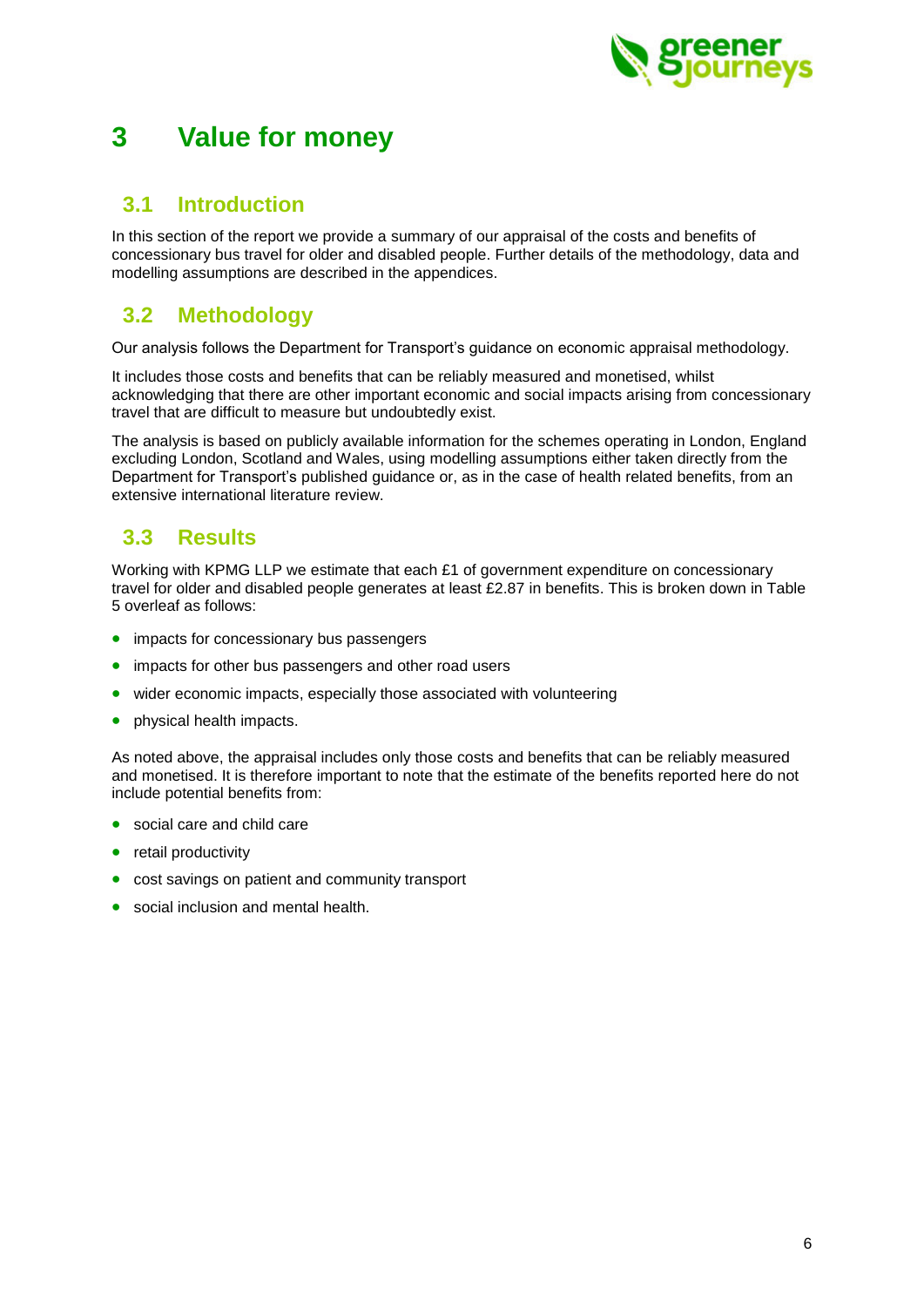

#### **Table 5 – Impacts of concessionary bus travel for older and disabled people (2012/13)**

| <b>Annual impacts for Great Britain</b>                                | £ million, 2010 prices |
|------------------------------------------------------------------------|------------------------|
| (a) Impacts on concessionary bus passengers                            | £1,336                 |
| Free travel                                                            | £1,073                 |
| Service enhancements                                                   | £72                    |
| Smart and integrated ticketing                                         | £191                   |
| (b) Impacts on other bus passengers and other road users               | £573                   |
| Benefits to non-concessionary bus passengers from service enhancements | £447                   |
| Option and non-use values                                              | £17                    |
| Benefits to other road users (decongestion)                            | £139                   |
| Environmental improvements (noise, local air quality, GHG)             | £14                    |
| <b>Accident reductions</b>                                             | £21                    |
| Indirect tax revenues from modal transfer (fuel duty)                  | $-E66$                 |
| <b>Bus operator impacts</b>                                            | £0                     |
| (c) Wider economic impacts                                             | £297                   |
| Voluntary work                                                         | £297                   |
| Social care and child care                                             | not estimated          |
| Retail productivity                                                    | not estimated          |
| Patient, social services and community transport                       | not estimated          |

| (d) Health and wellbeing impacts              | £458          |
|-----------------------------------------------|---------------|
| <b>Physical health</b>                        | £458          |
| Social inclusion, mental health and wellbeing | not estimated |

| (e) Cost to Government           | £927    |
|----------------------------------|---------|
| Cost of reimbursing operators    | £1,057  |
| Administration costs             | £23     |
| Change in indirect taxes (VAT)   | $-E152$ |
| Total benefits $(a + b + c + d)$ | £2,664  |
| Total costs (e)                  | £927    |
| <b>Benefit cost ratio</b>        | 2.87    |

A short commentary on each of impacts is provided below with further details in the appendices.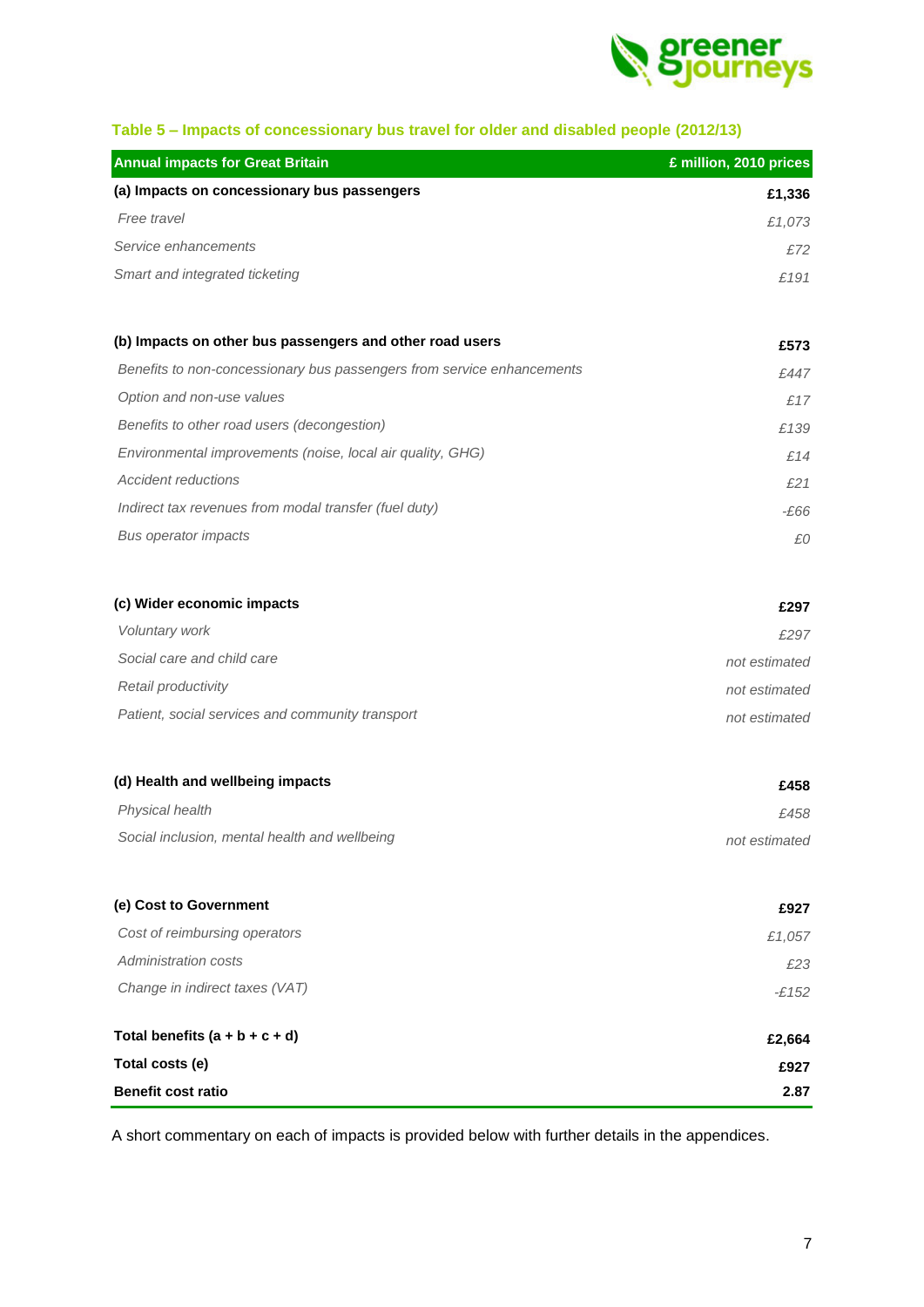

#### **(a) Impacts for concessionary bus passengers**

The benefits accruing to those older and disabled people who make use of their concessionary travel passes include:

- **•** greater freedom to access services and activities
- service frequency enhancements arising from the additional capacity required to carry increased passenger numbers
- the added convenience of smart and integrated ticketing.

As might be expected, the biggest direct benefit to pass holders is in providing greater freedom to access shops, services and amenities, freedom to access healthcare and freedom to visit family and friends. The value of these freedoms is based on the number of concessionary journeys made and the fare saved – the value of 'free travel'.

The next biggest direct impact to pass holders themselves comes from the enhanced service frequency brought about by the fact that operators need to provide additional capacity to carry the additional demand generated by the scheme. The enhanced service frequency leads to a reduction in passenger waiting times at bus stops which is valued using the Department for Transport's recommended value of time.

The final direct benefit to pass holders comes from the added convenience travel brought about by smart and integrated travel. Our estimate of this benefit is based on Department for Transport research on the factors influencing passengers' mode choice.

It is important to note that the overwhelming majority of these benefits go to those on low or moderate incomes and those without access to a car.

Further details on the estimation of benefits to concessionary passengers are included in Appendix B.

#### **(b) Impacts for other bus users and other road users**

The increased capacity and enhanced service frequency needed to carry the additional concessionary passengers is also of benefit to other bus passengers and other travellers. Using Department for Transport assumptions on the elasticity of bus service kilometres to passenger demand, we estimate that the provision of concessionary travel will lead to a 15% increase in the total number of passengers and a 10% increase in the number of bus kilometres. The reduced waiting time at bus stops for non-concessionary passengers is valued using Department for Transport recommended values of time.

In areas with very low service frequencies, the additional patronage generated by the concessionary scheme may mean that operators are able to deliver services which may otherwise be at risk. The value of the services extends beyond that placed on them by current users and includes non-users' willingness-to-pay to preserve the option of using the service in the future – so-called 'option' and 'non-use' values.

Finally, evidence from the literature suggests that around a third of the journeys generated by the scheme would be made by car had the concession not been available. The corresponding reduction in car kilometres brings decongestion benefits to other road users, environmental improvements and a reduction in traffic related accidents. It also means that the Treasury will collect less indirect tax revenue from fuel duty. The value of these benefits has again been estimated using Department for Transport recommended methodologies.

Further details on the estimation of benefits to other bus passengers, other road users and the wider community are included in Appendix C.

#### **(c) Wider economic impacts**

As very few older and disabled people use their concessionary travel passes for business travel or commuting, the traditional wider economic impacts associated with improved transport connectivity,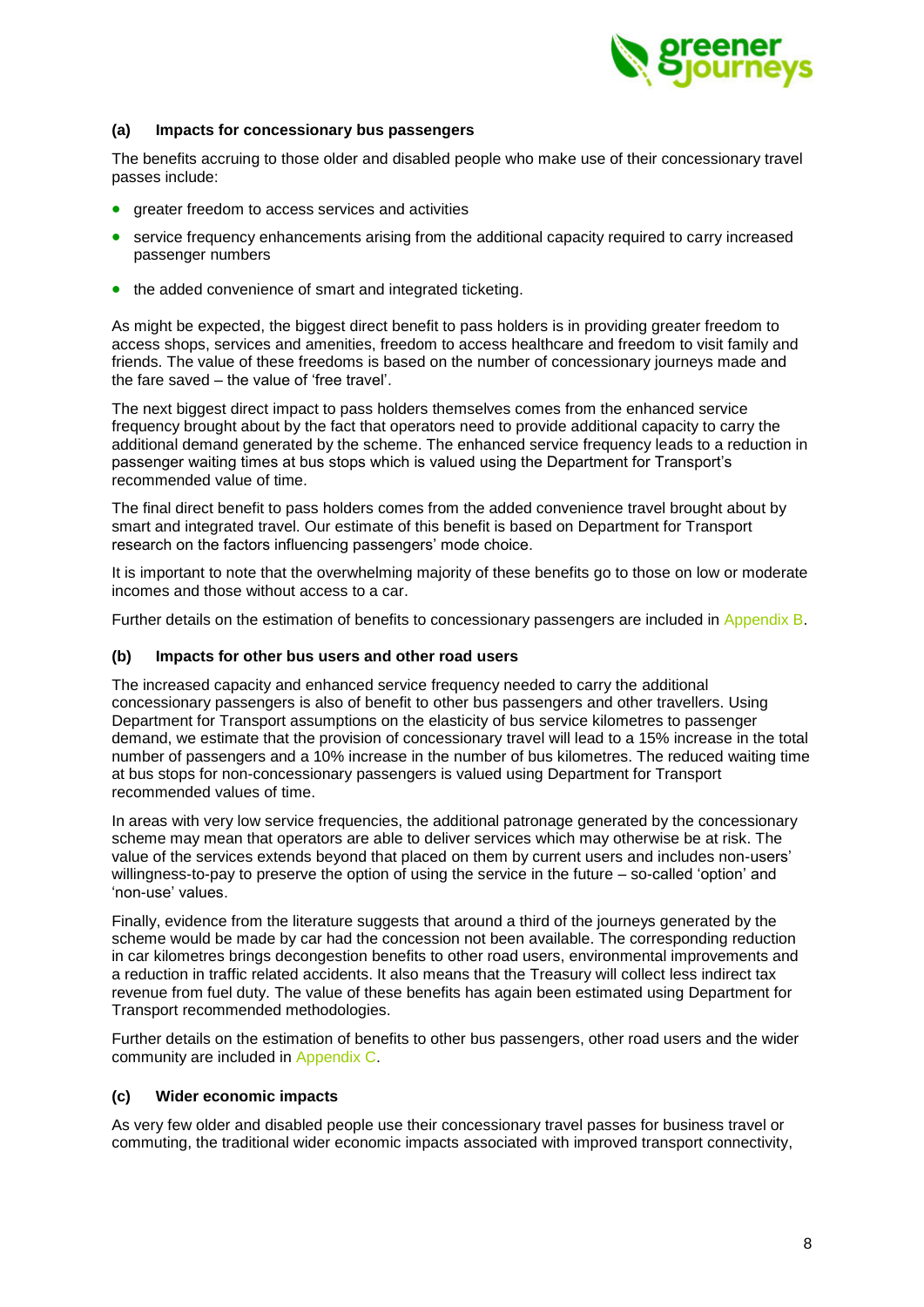

such as labour market agglomeration, are less relevant to the estimation of the economic benefits of this scheme.

There are however other 'wider economic impacts' that should be included in the appraisal and in particular those benefits related to:

- **•** formal and informal voluntary work
- social care and child care activities.

The magnitude of these benefits is potentially substantial, with the Royal Voluntary Service estimating that the value of older people participating in voluntary work, social care and child care is £10 billion, £34 billion and £3 billion respectively<sup>10</sup>.

Using 'shadow prices' for different types of voluntary work together with estimates of the amount of trip suppression and mode switching that might occur if the scheme were to be withdrawn, we have been able to appraise the potential impact of concessionary travel on voluntary work. It is important to note that this estimate does not include benefits from either social care or child care, some of which may not be possible without concessionary travel.

We have also not estimated the impacts of increased retail and the commercial activity on the high street and savings on patient, social services and community transport in our assessment as it is difficult to say whether they drive genuine productivity gains or whether they simply involve a redistribution of resources. If they do drive productivity and efficiency, our estimate of the benefits would underestimate the true value of the scheme.

Further details on the estimation of wider economic benefits are included in Appendix D.

#### **(d) Health and wellbeing impacts**

There is an increasing awareness of the links between transport and health, and in particular the influence of our transport choices on physical activity. Initiatives that encourage the use of public transport increase levels of physical activity which in turn improve physical health. Furthermore, greater social interaction as a result of concessionary travellers 'getting out more' also has positive impacts on general well-being. This improves quality of life and provides a cost effective way to pursue public health objectives.

Based on an extensive review of the international literature we have been able to quantify and monetise the impact of increased levels of physical activity arising from concessionary travel but have not been able to quantify the impacts of concessionary travel on social inclusion, mental health and wellbeing.

Further details on the estimation of wider health and social benefits are included in Appendix E.

#### **(e) Cost to Government**

The cost to Government includes the cost of reimbursing bus operators for carrying concessionary passengers and the cost of scheme administration by Travel Concession Authorities.

We note however that the cost of the scheme to the Government needs adjusting to take account of differences in indirect tax rates between buses which are 'zero vat rated' and other goods and services which attract an expenditure tax equal to 19% on average<sup>11</sup>.

If the scheme were to be withdrawn, those concessionary passengers who continue to use the bus would now need to buy a ticket, arguably diverting expenditure from other goods and services which attract an expenditure tax. So whilst the Government would save on reimbursing operators, they would also experience a reduction in indirect tax receipts as passengers switch their expenditure from taxed goods and services to untaxed bus services.

**<sup>.</sup>** <sup>10</sup> Royal Voluntary Service (2011) Gold Age Pensioners: Valuing the socio-economic contribution of older people in the UK – Accessed June 2014 fro[m http://www.royalvoluntaryservice.org.uk/our-impact/reports-and-reviews/gold-age-pensioners](http://www.royalvoluntaryservice.org.uk/our-impact/reports-and-reviews/gold-age-pensioners)

<sup>11</sup> WebTAG Databook, May 2014, Department for Transport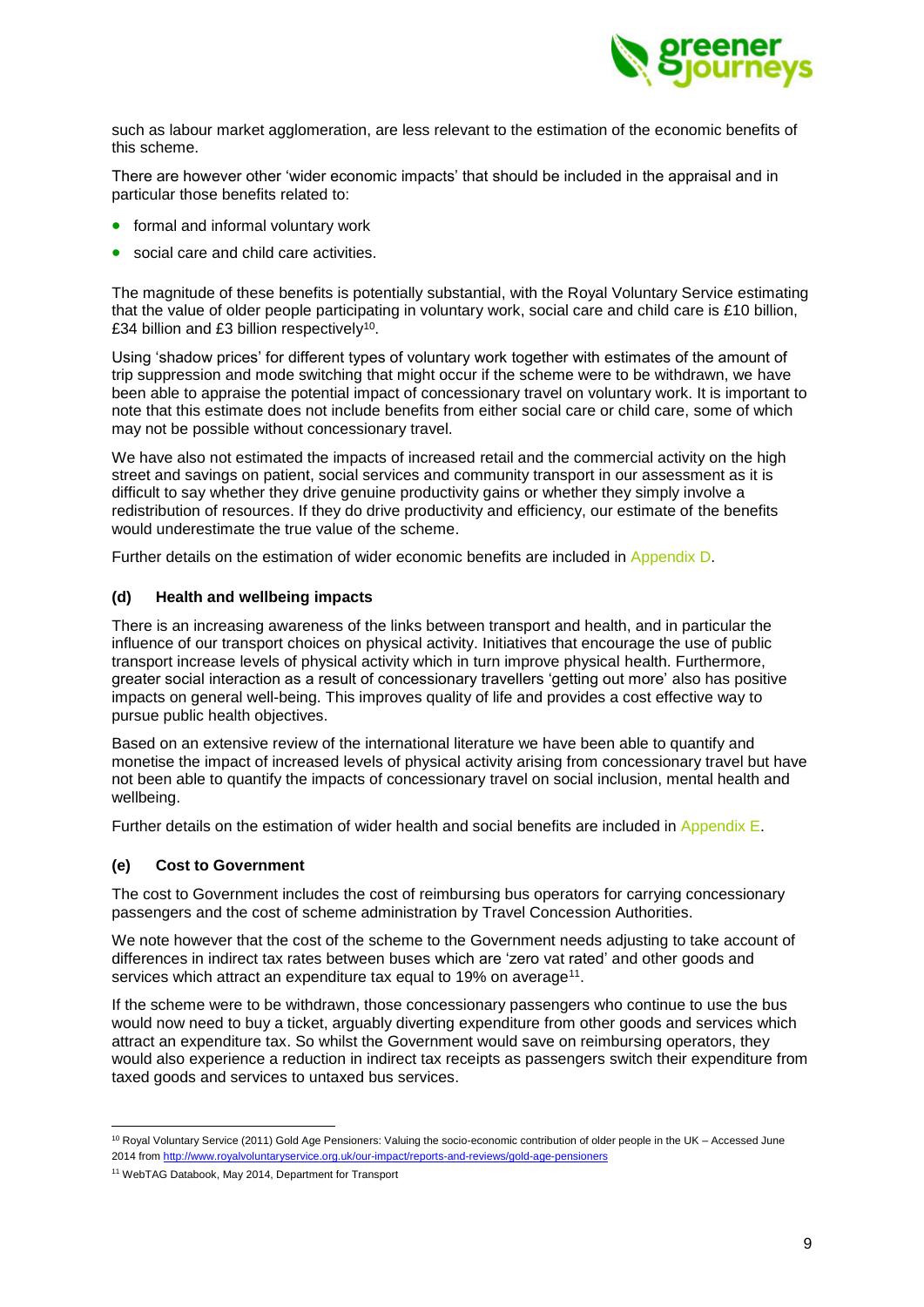

## **3.4 Summary of the appraisal**

It is absolutely clear from the evidence assembled above that concessionary travel for older and disabled people generates substantial economic, social and environmental benefits.

In helping to deliver more efficient transport networks, the benefits of concessionary travel extend way beyond concessionary bus users themselves to include improvements in economic productivity, social inclusion, environmental sustainability and public health.

# **4 Conclusions**

The analysis set out in this document quantifies the economic, social and environmental impacts of concessionary bus travel for older and disabled people following the Department for Transport's recommended approach to economic appraisal.

The concessionary scheme delivers direct and targeted benefits to those who need them most. It improves access for older and disabled people to essential services and opens up participation in activities that would otherwise not be affordable.

The scheme also delivers economic, social and environmental benefits that go way beyond the immediate benefits to concessionary passengers themselves. These benefits are important to achieving a broad range of public policy goals and include wider economic impacts from increased levels of volunteering and social care, and health and wellbeing benefits associated with more active lifestyles.

By boosting demand and enhancing bus service quality, the concessionary scheme encourages modal transfer from car to bus, reducing traffic congestion, improving the environment and reducing the number of transport related accidents.

If we are to continue to realise the substantial benefits of concessionary travel for older and disabled people, it is important that it is properly funded and that operators are properly reimbursed under the principle that they are 'no better and no worse off' as a result of the scheme.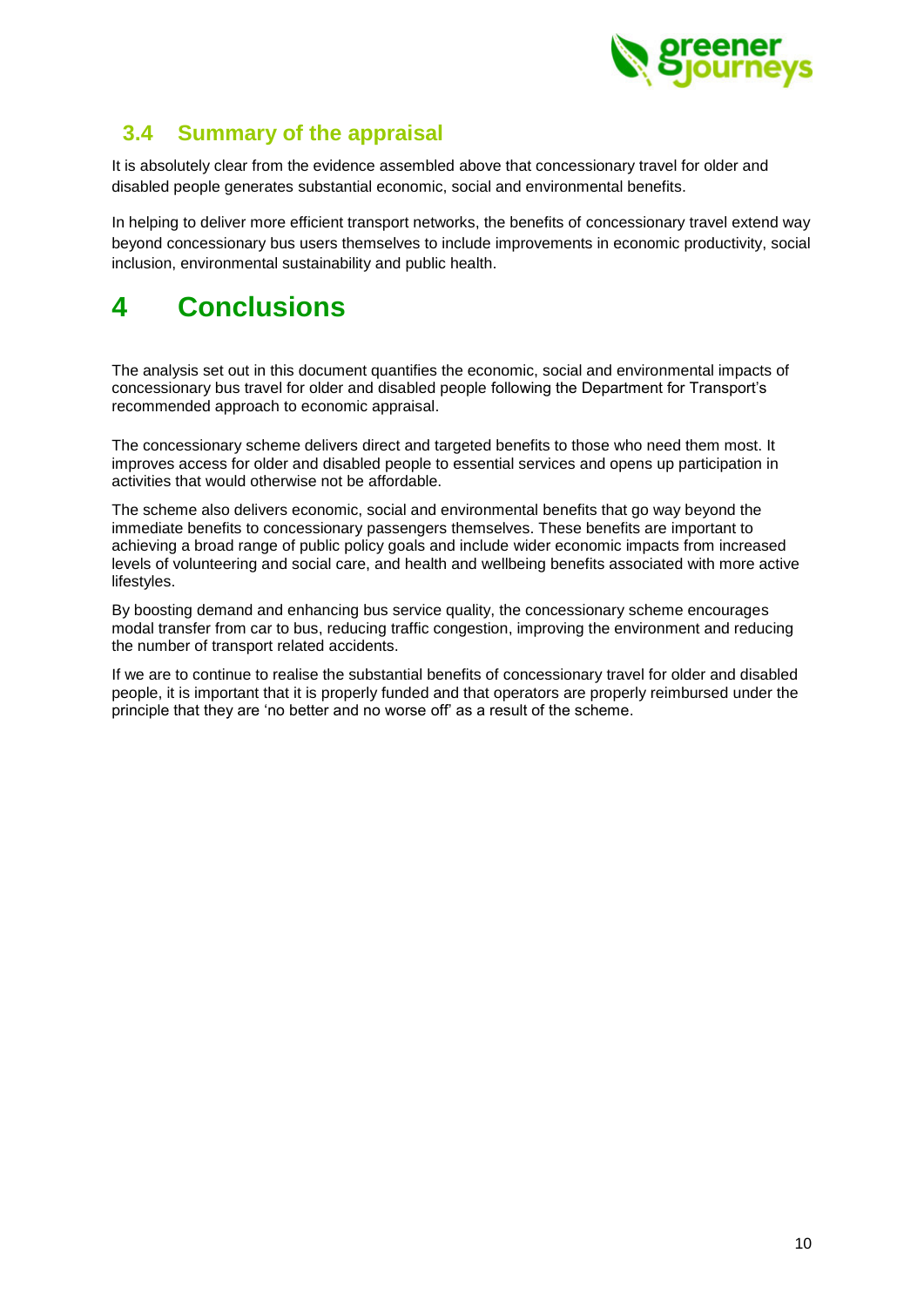

# **5 Appendix A – Demographic trends**

# **5.1 Introduction**

In this appendix we consider the impact of changing demographic profiles and eligibility criteria for concessionary travel could impact on the demand for concessionary travel. To simplify the analysis we assume that average trip rates remain as they are today and reimbursement costs increase in line with inflation.

# **5.2 Methodology**

Population projections from the Office for National Statistics (ONS) were used in order to identify the potential number of eligible older people<sup>12</sup>. The data was provided at a disaggregated level by both age and location to identify the effects of changing the pension age. Where possible Travel Concession Authority (TCA) level analysis has been undertaken for England, while for Scotland and Wales, projections have been taken at a national level.

Currently, eligibility for the concessionary scheme is based on those men and women who meet the State Pension age for women. This is expected to rise gradually from 60 in 2010 to 66 in April 2020, and then to 67 between 2026 and 2028, and our projections take this into account. We do not assume any further rises in the State Pension age past this date in our analysis.

# **5.3 Population projections**

England's population, overall, is set to grow by 16% from 2012 to 2037. The population over 60 is expected to grow from 12 million to over 18 million, an almost 50% increase. The proportion of those over 60 is expected to make up approximately 24% and 29% of the population by 2020 and 2037 respectively.

Given this demographic change, the gradual rise in pension age for England has an important dampening effect on the total number of people eligible for the scheme. For England, this number is expected to decline slightly from approximately 11.5 million today to 11.1 million by 2025, with the steepest decline coming in 2020. From 2020 onwards however, this is expected to increase to 13.5 million by 2037. The proportion of total population eligible for a pass therefore initially falls from 21% to 18% by 2020, but rises back to 22% by 2037.

Unlike in England, the minimum age of eligibility is not expected to rise in Scotland or Wales. As a result, we see a more regular increase in both the total number and total percentage of national population eligible for the scheme. The total number of those eligible for free travel will therefore rise from 1.2 million to 1.5 million by 2020 and 1.7 by 2037. In Wales, it is expected to rise from approximately 780,000 to 1 million by 2037.

The total eligible population for Great Britain, including those in London and on Merseyside who are above 60 but below the age at which the statutory provision is available, is presented in Figure A1. The local authorities in London and Merseyside offer concessionary travel to all those over 60 as a discretionary up-grade on the national statutory scheme that rises with the pension age.

<sup>1</sup> <sup>12</sup> England: Office of National Statistics, Sub-National Population Projections for Local Authorities in England http://www.ons.gov.uk/ons/taxonomy/index.html?nscl=Population+Projections#tab-data-tables.

Scotland: http://www.ons.gov.uk/ons/publications/re-reference-tables.html?edition=tcm%3A77-318453.

Wales: http://www.ons.gov.uk/ons/publications/re-reference-tables.html?edition=tcm%3A77-310118.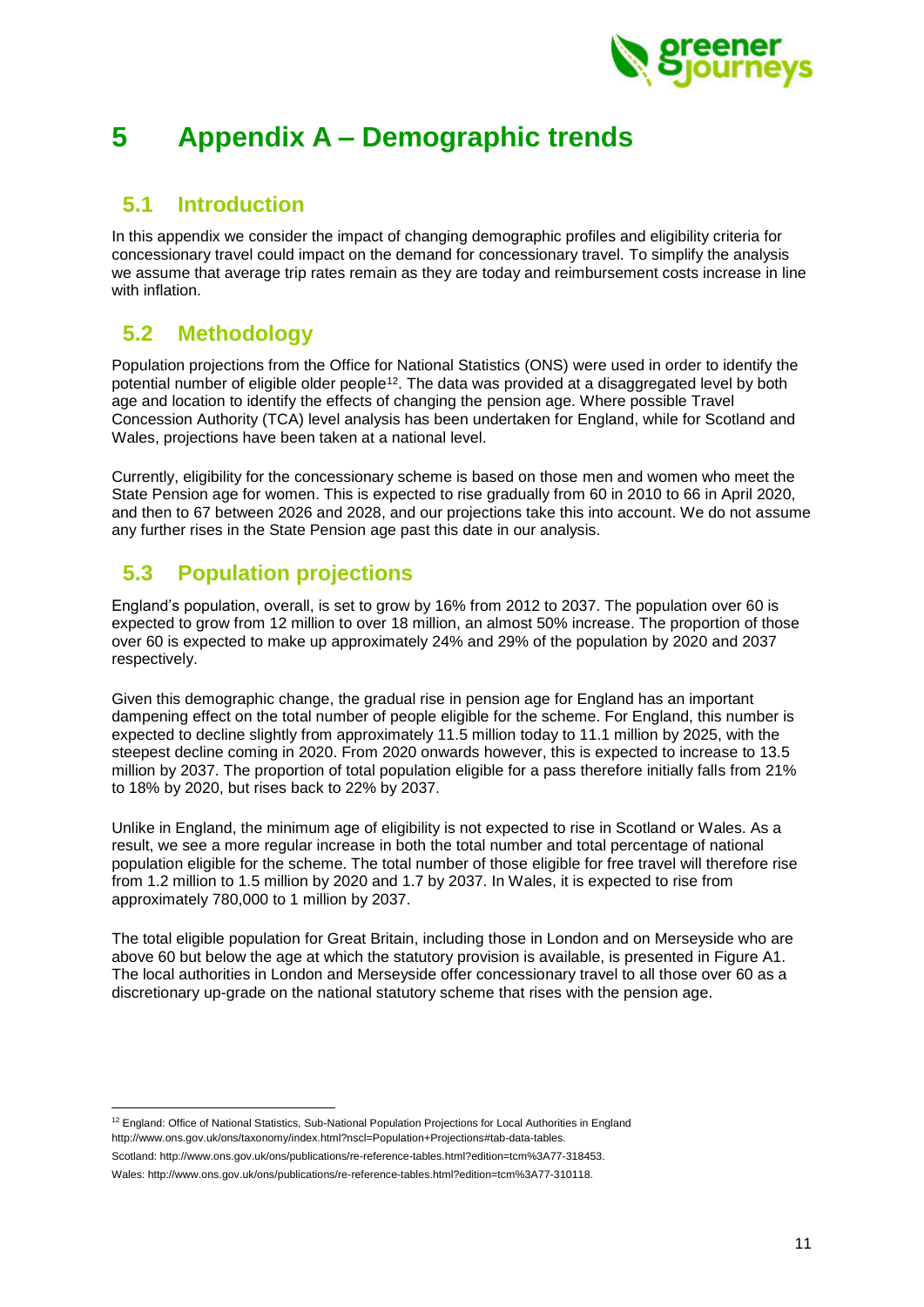



**Figure A1 – Eligible population, including discretionary age enhancements**

The continuous increase in Scotland, Wales, London and Merseyside is offset by reductions in the rest of England as the state retirement age for women increases. For Great Britain as a whole, the number of older people eligible for concessionary travel remains relatively stable to 2022, increases steadily to 2027 when the pensionable age changes again and then continues to rise thereafter. The local picture however may be very different, with funding pressure likely to be more acute in areas that do not have plans to change the eligibility criteria over time.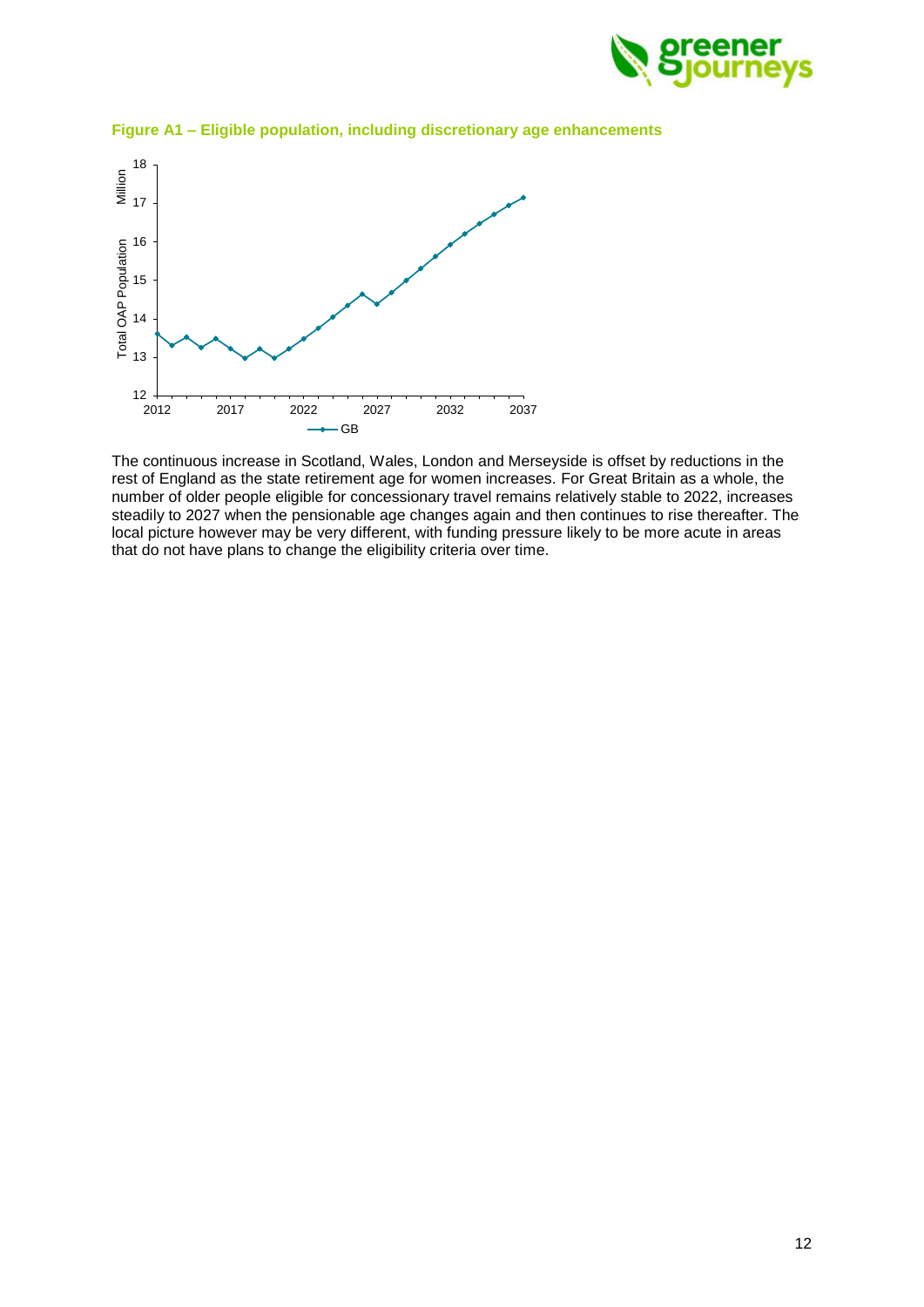

# **6 Appendix B – Impacts on concessionary bus passengers**

### **6.1 Introduction**

This appendix shows the estimation of the direct benefits to concessionary bus travellers, including:

- the saving on the fare that they would have paid in the absence of the concessionary scheme
- the improvement in service quality brought about by the increased capacity and service frequency required to carry the passengers generated by the scheme
- the increased convenience associated with smart and integrated ticketing.

## **6.2 Methodology**

In economic terms, the size of the benefits to concessionary passengers can be measured by comparing the generalised cost of travel with and without the concession.

Figure B1 shows the relationship between the demand for bus trips by concessionary passengers and the generalised cost of making the trip, where the generalised cost includes the monetary and nonmonetary cost of making a journey.

#### **Figure B1 – Benefits to concessionary passengers**



With concessions, concessionary passengers demand  $Q_1$  trips at a generalised cost of travel equal to  $C_1$ .

If concessions were to be withdrawn, passengers would need to buy a ticket and the generalised cost would immediately increase to  $C_2$  and demand would fall to Q2. This would lead to loss of benefit to passengers equal to areas 'a' plus 'b'.

At the same time, many passengers

would also lose the benefits associated with the convenience of smart and integrated ticketing. This will push the generalised cost up to  $C_3$ , resulting in a further reduction in demand to  $Q_3$ . The loss of economic benefit from the loss of smart and integrated ticketing is equal to area 'c'.

Finally, as a result of lower demand, operators may withdraw marginal services leading to a reduction in service supply. This increases the generalised cost of travel to C4, reducing demand and economic benefits still further.

The direct benefits of concessionary travel to concessionary passengers can therefore be measured by the area 'a' plus 'b' plus 'c' plus 'd'.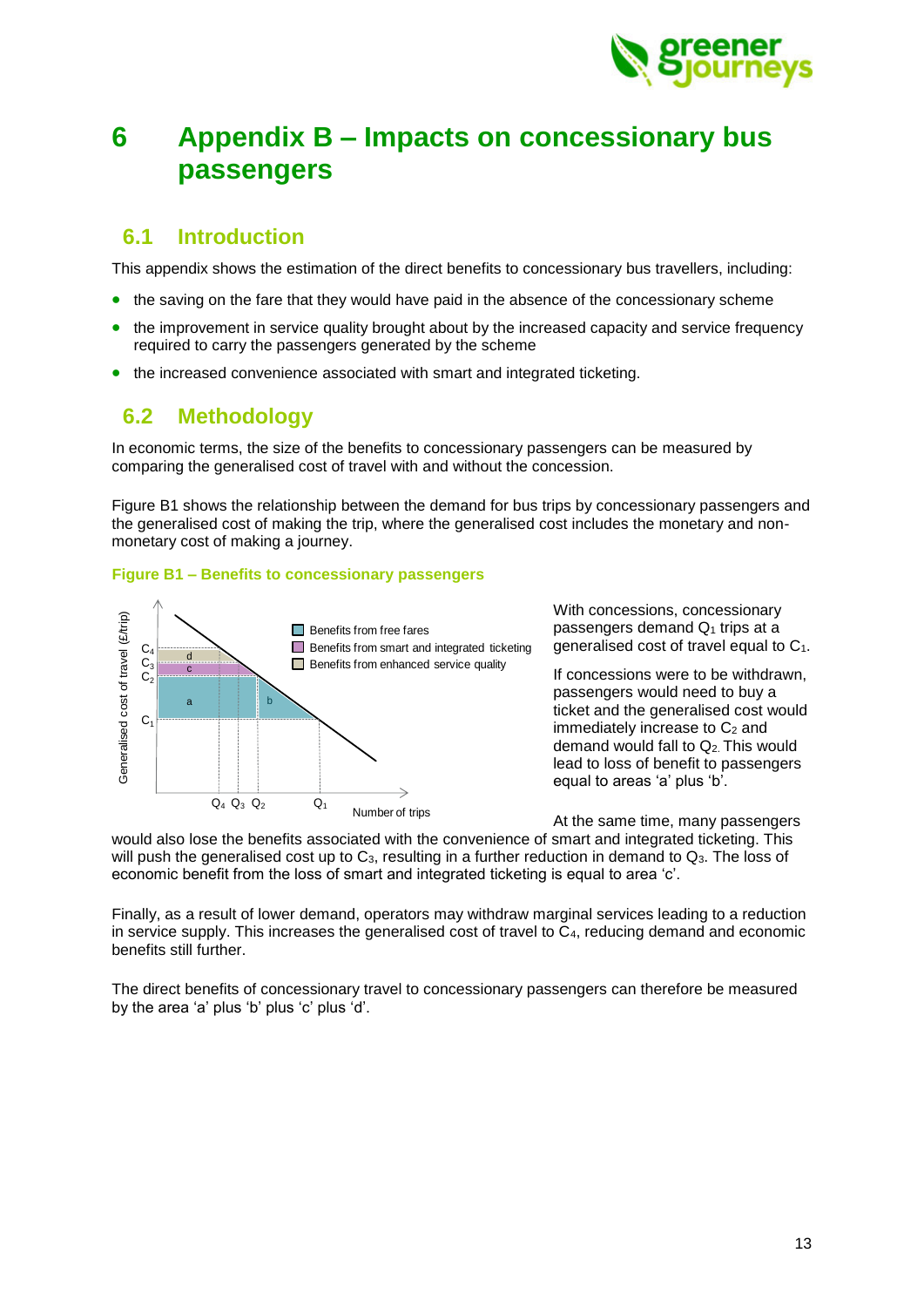

#### **Table B1 – Concessionary demand (2012/13)**

|                                  | <b>London</b> | <b>England (excl</b><br>London) | <b>Scotland</b> | <b>Wales</b> |
|----------------------------------|---------------|---------------------------------|-----------------|--------------|
| Concessionary journeys (million) | 318           | 709                             | 146             | 48           |
| Generated journeys (million)     | 127           | 340                             | 56              | 18           |
| Non-generated journeys (million) | 191           | 369                             | 90              | 30           |

Table B1 shows the key assumptions on the demand for concessionary bus travel taken from published data from the Department for Transport, Transport Scotland and the Welsh Assembly Government.

The data is broken down into journeys that would be undertaken in the absence of free travel referred to as *non-generated journeys* (Q<sub>2</sub> in Figure B1) and journeys that have been generated by free travel referred to as *generated journeys*  $(Q_1 \text{ minus } Q_2 \text{ in Figure B1})$  based on the demand function included in the Department for Transport's recommended approach to operator reimbursement.

#### **Free travel**

The perceived benefits of free travel to concessionary passengers is estimated as:

Perceived benefit of free travel=  $\frac{1}{2}$  $\frac{1}{2}$ (C<sub>2</sub>-C<sub>1</sub>)(Q<sub>1</sub>+Q<sub>2</sub>)

Where  $(C_2-C_1)$  is the average fare that concessionary passengers would have paid in the absence of the scheme. This is estimated at £1.18 per trip for Britain as a whole with variations across different geographies.

#### **Smart and integrated ticketing**

In addition to free travel, concessionary passengers benefit from the convenience of smart and integrated ticketing relative to paying cash. This value is taken from Department for Transport  $(2009)^{13}$  and applied to an estimate of the generalised cost of travel and a generalised cost elasticity of demand equal to -0.9.

#### **Service enhancements**

The scheme increases demand for bus travel by around 15% and based on the Department for Transport's estimate of the elasticity of vehicle kilometres to passenger demand, currently specified as 0.6, service kilometres are estimated to increase by 10%. This increase in service kilometres provide benefits to all bus passengers from reduced waiting times at bus stops. As is standard practice, this waiting time saving is valued at a rate equal to twice the Department for Transport's guidance on the value of in-vehicle time for 'leisure' purposes (currently £6.04 per hour)<sup>14</sup>.

**<sup>.</sup>** <sup>13</sup> Department for Transport (2009) The Role of Soft Measures in Influencing Patronage Growth and Modal Split in the Bus Market in England, available at: http://assets.dft.gov.uk/publications/role-of-soft-factors-in-the-bus-market-in-england/report.pdf

<sup>14</sup> Department for Transport (2014) TAG data book, May 2014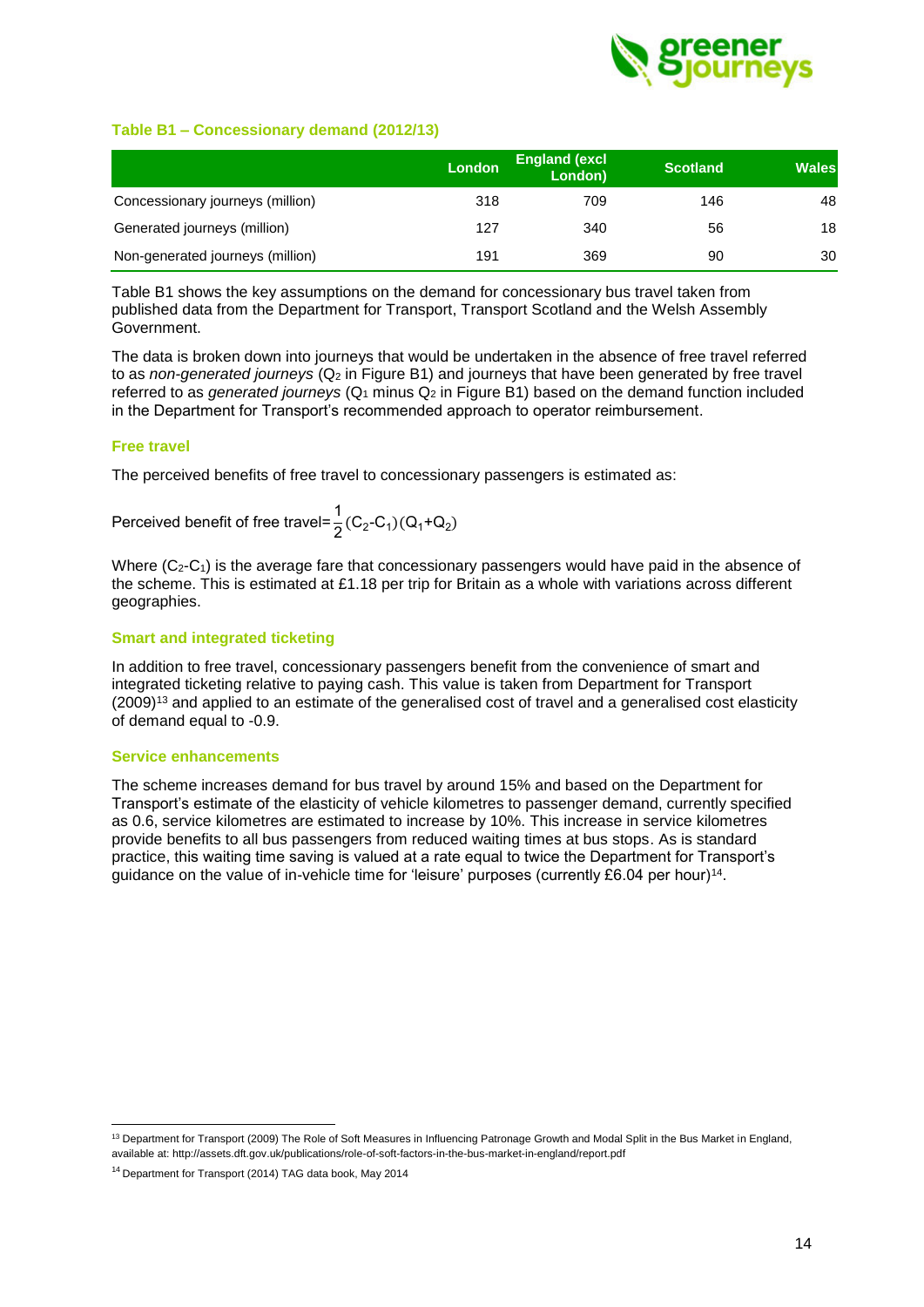

# **7 Appendix C – Impacts on other bus passengers, other road users and the wider community**

## **7.1 Introduction**

The provision of concessionary travel to older and disabled people generates 'spill-over' benefits to other bus passengers, other road users and the wider community. These 'positive externalities' include:

- benefits to other bus passengers who experience bus service enhancements
- benefits to other road users from improvements in traffic congestion, environmental quality and accidents
- 'option' and 'non-use' values for those who value the existence of bus services even though they may not use the services themselves.

## **7.2 Benefits to other bus passengers**

The concessionary travel scheme increases the overall demand for bus travel by around 15% requiring a 10% increase in service capacity (see Appendix B for details). The improved service frequency brought about by the increased service capacity benefits other bus passengers who now have less time to wait for a bus. This external benefit is well documented and is known as the Mohring effect<sup>15</sup>.

### **7.3 Benefits to other road users**

The provision of concessionary travel provides direct benefits to concessionary and other bus passengers, which in turn encourages modal transfer from car to public transport. This transfer helps to reduce highway congestion, reduces accidents and improves the environment.

Non-user benefits are calculated on principles set out in WebTAG unit 3.13.2. Whilst this unit is usually used for rail appraisal, we have adapted it for use in this context.

# **7.4 Benefits to the wider community**

The Department for Transport's guidance on transport appraisal describes option values as 'the willingness-to-pay to preserve the option of using a transport service for trips not yet anticipated or currently undertaken by other modes, over and above the expected value of any such future use'.

These option values matter because a reduction in government support for concessionary travel will put pressure on marginal services, some of which may be withdrawn. Our analysis suggests that this amounts to a 10% reduction in vehicle kilometres, and this is included in the appraisal.

Where this reduction occurs on routes with existing low service frequency, the route may no longer continue to run. Those who live on that route will no longer have a service and therefore lose their option value.

The National Travel Survey shows 5% of households have bus services with 'very low frequencies'. If 10% of those services were withdrawn (pro-rata to the reduction in vehicle kilometres) then 0.5% of households would lose access to bus services unless local authorities were able to backfill the potential funding gap. In fact this figure is likely to be higher as the better patronised services will be

<sup>1</sup> <sup>15</sup> Mohring, H.(1972) Optimization and Scale Economies in Urban Bus Transportation, American Economic Review, 591-604.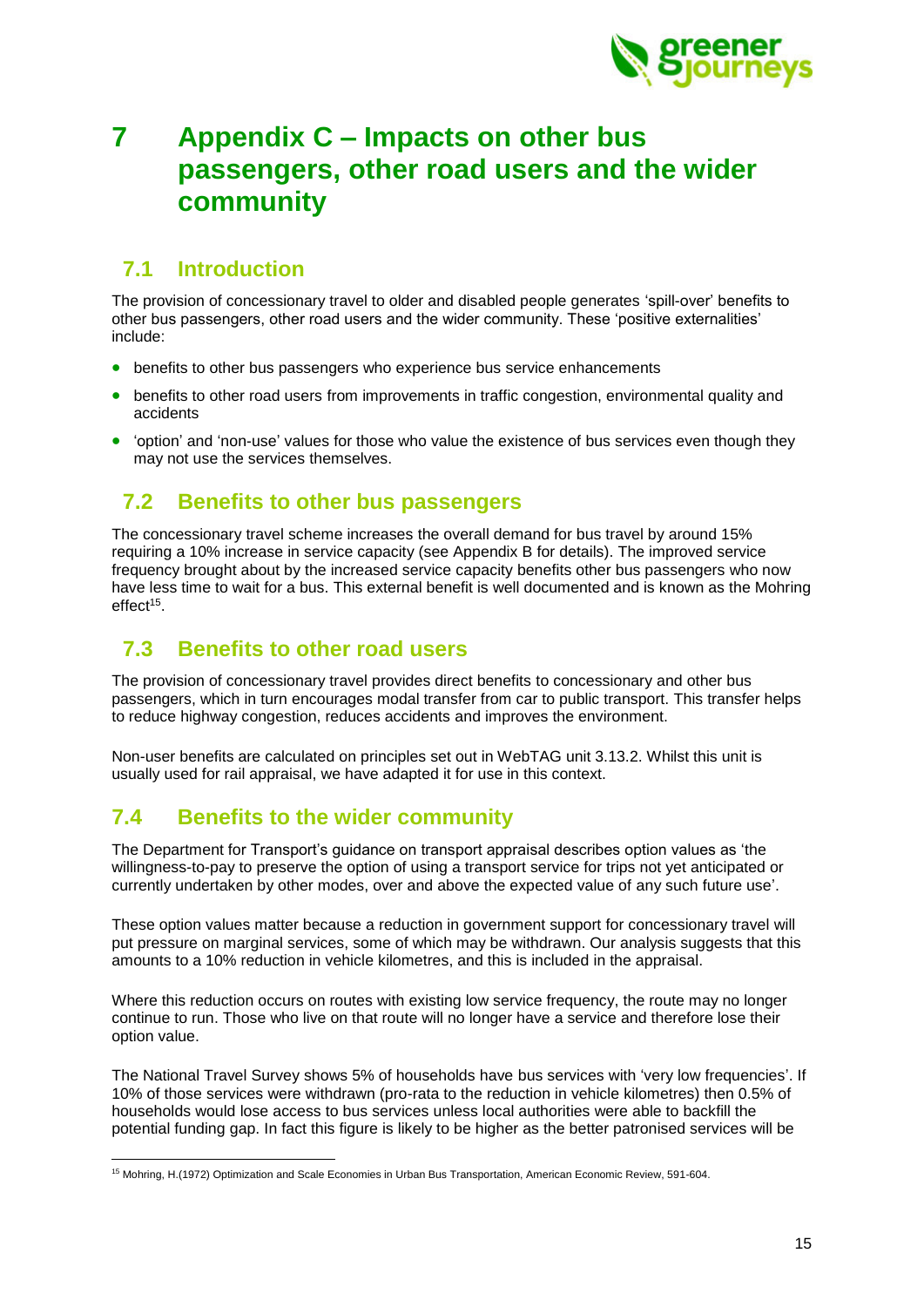

more likely to survive such a funding reduction and a greater proportion of these less frequent services would be likely to be cut.

The option value is then equal to: the percentage of households with low frequency services (5%) x the reduction in vehicle kilometres (10%) x number of households in Britain (25.8 million) x household option and non-use value (£134 per year)<sup>16</sup>.

# **7.5 Operator profitability**

European Regulation No 1370/2007 reinforces the principle that operators should be 'no better and no worse off' as a result of carrying concessionary passengers.<sup>17</sup>

For the purpose of this analysis, we have assumed that this principle holds and that the net impact of concessionary travel on operator profitability is zero. We note however that operator reimbursement is technically complex and contended.

**<sup>.</sup>** <sup>16</sup> Department for Transport (2014) WebTAG TAG Data Book, May 2014

<sup>&</sup>lt;sup>17</sup> The Official Journal of the European Union, Regulation (EC) No 1370/2007 of the European Parliament and of the Council of 23 October 2007, available at http://eur-lex.europa.eu/LexUriServ/LexUriServ.do?uri=OJ:L:2007:315:0001:0013:EN:PDF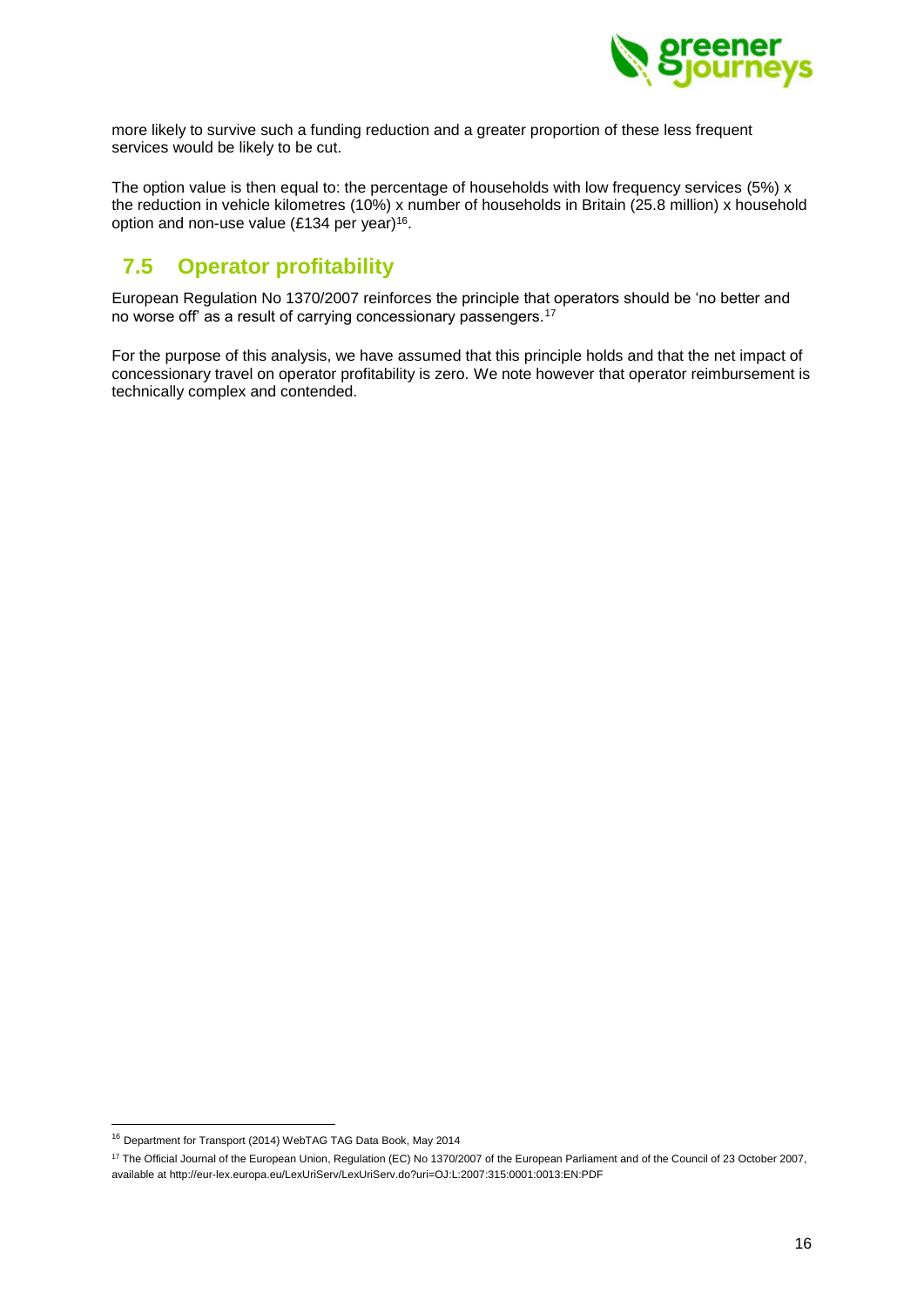

# **8 Appendix D – Wider economic impacts**

### **8.1 Introduction**

The principal objective of the concessionary travel scheme is to improve social inclusion and access to services, but there is increasing recognition that the scheme enables economic and social activities that would otherwise not take place, including:

- Paid employment
- Retail spend
- Voluntary work
- Social care and childcare.

We look at each of these impacts in turn.

## **8.2 Paid employment**

According to the latest data from the ONS, there are approximately 1 million people over the age of 65 in employment. This is approximately 10% of the total number of the population aged 65 and over. However NTS data also shows that only 3.85% of bus use by the over 65s are for commuting purposes. Therefore, the combined overall impact on paid employment as a result of the concessionary travel is expected to be quite low. Table D1 shows the main journey purpose for bus travel by older people.

| <b>Journey purpose</b>                                               | <b>Percent</b> |
|----------------------------------------------------------------------|----------------|
| Shopping                                                             | 54.19          |
| Other personal business                                              | 16.72          |
| Visit friends at private home                                        | 8.64           |
| Entertain/ public activity                                           | 5.74           |
| Visit friends elsewhere                                              | 5.58           |
| Commuting                                                            | 3.85           |
| Day trip                                                             | 2.78           |
| Other (escorting others, participating sports, business, holidayetc) | 2.5            |
| Source: NTS – Modal share of journeys by older people 2002-2010      |                |

#### **Table D1 – Journey purpose by bus for older people (2002-2012)**

This is in line with other findings on the concessionary bus scheme which notes that discretionary journeys make up the largest proportion of the increase in journeys associated with the scheme<sup>18</sup>. While shopping trips remain the most common reason why older people take the bus, approximately 35-40% of journeys are also undertaken for social reasons such as visiting friends. Results from a 2014 survey by Populus<sup>19</sup> of approximately 2,000 bus travellers in the UK also indicate that social activities (day trips for leisure, social events and hobbies, and visiting friends and family) make up almost 60% of the reasons why those over 65 travel by bus.

**<sup>.</sup>**  $18$  Kelly, E (2011) A ticket to ride: Does free bus travel promote active ageing – available at <http://www.economics.utoronto.ca/index.php/index/research/downloadSeminarPaper/4163>

<sup>19</sup> Populus (2014) Health Benefits of Bus Travel Survey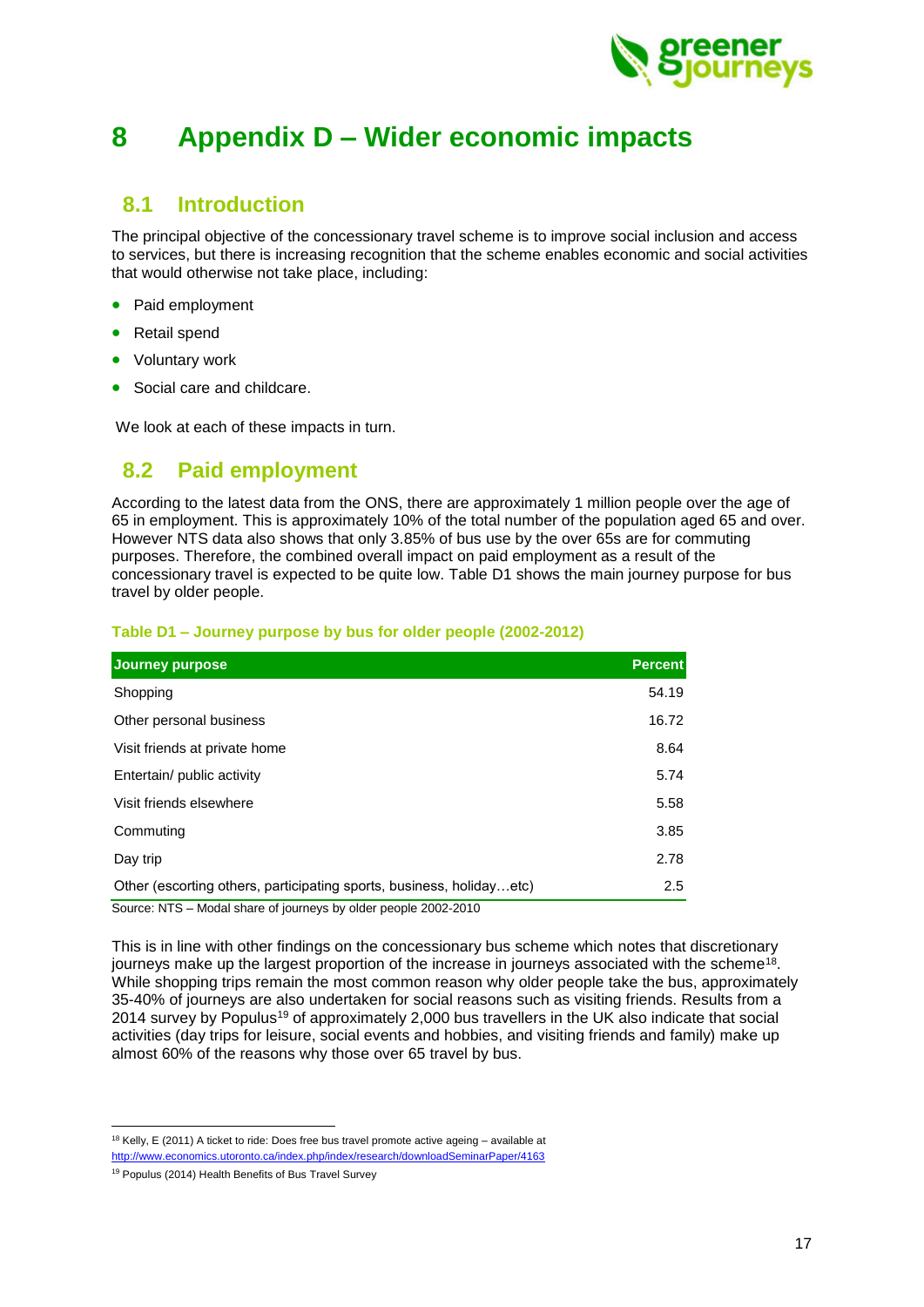

# **8.3 Retail spend**

There is evidence to show that social activities by older people include significant retail spending. According to the WRVS (now the Royal Voluntary Service or RVS)<sup>20</sup>, the value of spending by older people to the economy (i.e. including both direct spending at the multiplier effect) is £76 billion per year.

Identifying the net impact of the concessionary scheme on this direct spending is problematic as it requires identifying the spending impact in a counter-factual scenario where the scheme does not exist and there are no concessionary journeys. While we have relatively robust evidence to suggest how people may change their travel patterns in such a counter-factual, we do not know the relative difference in their spending patterns under such a scenario. It also requires us to understand whether the impact of the money spent having undertaken the travel is materially different from the *impact* of that same amount spent in the counter-factual scenario (i.e. being spent locally, invested or saved for future use, passed on to relatives).

However, there is anecdotal evidence to suggest that there is a difference in the type of spending in at least two important ways<sup>21</sup>.

First, providing a bus pass has resulted in older people substituting their car journeys for buses especially for journeys into city centres. When older people travel by car into urban centres, in addition to the costs of running and maintaining a car, they incur car parking charges, which partly cause them to spend less time in city centres. When car journeys are therefore substituted by bus journeys, older people spend more time in town and city centres. Spending more time in such urban centres result not only in greater retail spending on things like restaurants, cafes and cultural activity, but also leads to a greater level of activity and social interaction.

Second, survey evidence also suggests that the concession scheme provide more freedom to travel to different locations so as to do shopping more frequently, as well as to identify the best value locations to buy their items. Focus group surveys conducted by Andrews  $(2012)^{22}$  points to an increasing willingness for older people to travel further distances in order to get the best deals, whereas without the scheme they would be limited to a narrower range of shops. Therefore, in addition to saving on the cost of travel, there is increasing likelihood that the scheme also allows older people to reduce their overall cost of living by giving them access to cheaper goods.

Therefore, while quantifying the effect on retail spend of the concessionary travel scheme is difficult, there is growing evidence that it is encouraging greater levels of overall activity and leisure spending, while also giving users of the scheme the opportunity to reduce their cost of living.

## **8.4 Voluntary work**

A number of official government and private sources<sup>23</sup> note that the older population are significantly more likely to be involved in both formal and informal volunteering than other age groups. For example, research by VITA<sup>24</sup> of 477 organisations surveyed in 2007 suggested that those over 50 make up two thirds of the volunteer workforce, and provided 68% of the total number of hours volunteered, while almost a third of all volunteers were over 65 – with older workers found more in organisations working in social services, health and welfare rather than culture and recreation.

**<sup>.</sup>** <sup>20</sup> Royal Voluntary Service (2011) Gold Age Pensioners: Valuing the socio-economic contribution of older people in the UK – available at <http://www.royalvoluntaryservice.org.uk/our-impact/reports-and-reviews/gold-age-pensioners>

<sup>&</sup>lt;sup>21</sup> As revealed by consultations with local authorities conducted as part of this project

 $22$  Andrews, G. (2011) Just the ticket? Exploring the contribution of free bus fares policy to quality of later life, available at www2.uwe.ac.uk/faculties/FET/Research/cts/.../andrews\_2012\_thesis.pdf

<sup>&</sup>lt;sup>23</sup> ONS (2005) Focus on older people, DCLG (2009) Citizenship survey 2008/9, Cabinet Office (2007) Helping out – A national survey of volunteering and charitable giving.

<sup>&</sup>lt;sup>24</sup> VITA (2007) The indispensable backbone of voluntary action: measuring and valuing the contribution of older volunteers, available at [http://www.volunteering.org.uk/images/stories/Volunteering-England/Documents/VE-Info/R\\_The-indispensible-backbone-of-voluntary-action\\_.pdf.](http://www.volunteering.org.uk/images/stories/Volunteering-England/Documents/VE-Info/R_The-indispensible-backbone-of-voluntary-action_.pdf)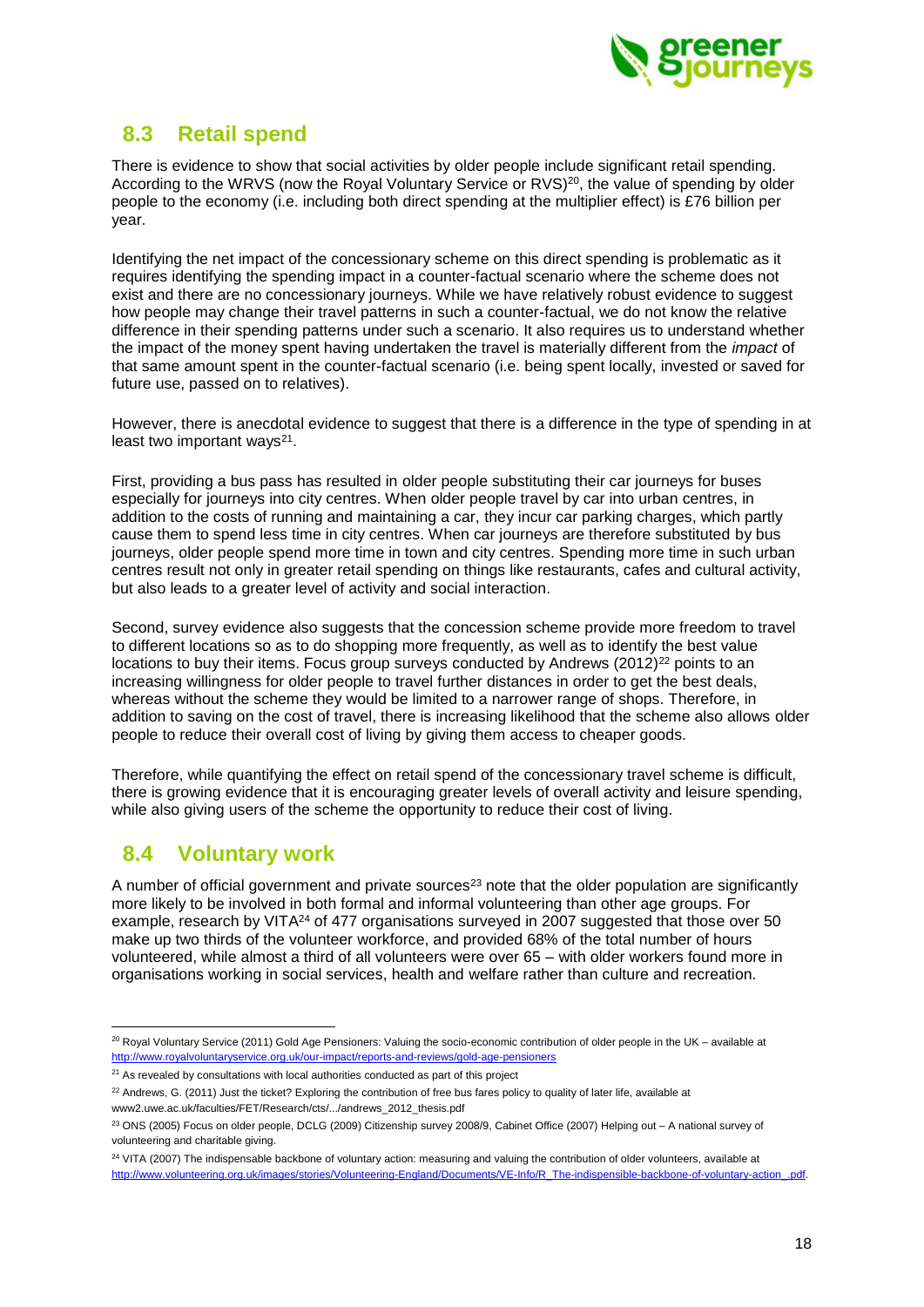

Unlike with retail or leisure spending, it is more reasonable to expect that voluntary work may be directly affected if the opportunity for free travel is taken away. As charities rely heavily on volunteering, and travel costs can be significant for these organisations, free travel is undoubtedly a big saving for both the organisation and the individual.

The RVS's study has estimated the net economic impact of the older population in the voluntary sector. They show that the average older person spends approximately 100 hours per year in informal volunteering (such as going shopping for a friend, helping someone attend a social activity) and almost 55 hours a year in formal volunteering (such as fundraising, organising events, mentoring). They estimate the total value of such volunteering at £10 billion per year.<sup>25</sup>

Using the detailed breakdown of this calculation, estimates of the travel patterns of the over 65s from the National Travel Survey, as well as survey evidence of how older people are likely to react to the counter-factual scenario without the concessionary scheme, we estimate the indicative monetary value gained for Britain from volunteering benefits at over £279 million per year<sup>26</sup>. The methodology and assumptions used in estimating this value are set out below.

### 8.4.1 Methodology for quantifying voluntary work benefits

Volunteering benefits are quantified using the research from RVS report<sup>27</sup>. The report uses survey evidence to identify the average annual hours per month of formal and informal volunteering, and using shadow prices for these activities, comes up with annual average value at 2010 prices.

Taking the RVS findings, we estimate what percentage of these activities would not be undertaken in the absence of the concessionary scheme. We do this using by asking three specific questions:

- Is the volunteering activity likely to require transport? This is done by taking a conservative estimate of whether each of the activities outlined is likely to require transport. We take a binary approach here, by giving a score of 1 for those activities that require transport and 0 for not.
- What proportion of these travel journeys would be undertaken by bus? We estimate that volunteering journeys are likely to have the same distribution as total journeys by those in the 65+ age group. Therefore, we estimate that 7% of volunteering journeys would be undertaken by bus.
- What proportion of bus journeys would not be undertaken in the absence of the scheme? We take here the estimates based on estimates of trip generation and cross modal diversion factors<sup>28</sup>.

By combining these figures, we can estimate the total value of volunteering that would *not* be undertaken in the absence of the scheme. This is shown in table D2 below.

**<sup>.</sup>** <sup>25</sup> Royal Voluntary Service (2011) Gold Age Pensioners: Valuing the socio-economic contribution of older people in the UK – available at <http://www.royalvoluntaryservice.org.uk/our-impact/reports-and-reviews/gold-age-pensioners>

<sup>&</sup>lt;sup>26</sup> Further details on how this is calculated are provided in Annex 2.

<sup>27</sup> Royal Voluntary Service (2011) Gold Age Pensioners: Valuing the socio-economic contribution of older people in the UK – available at <http://www.royalvoluntaryservice.org.uk/our-impact/reports-and-reviews/gold-age-pensioners>

<sup>28</sup> For a further discussion of this number see section 8.5.2 below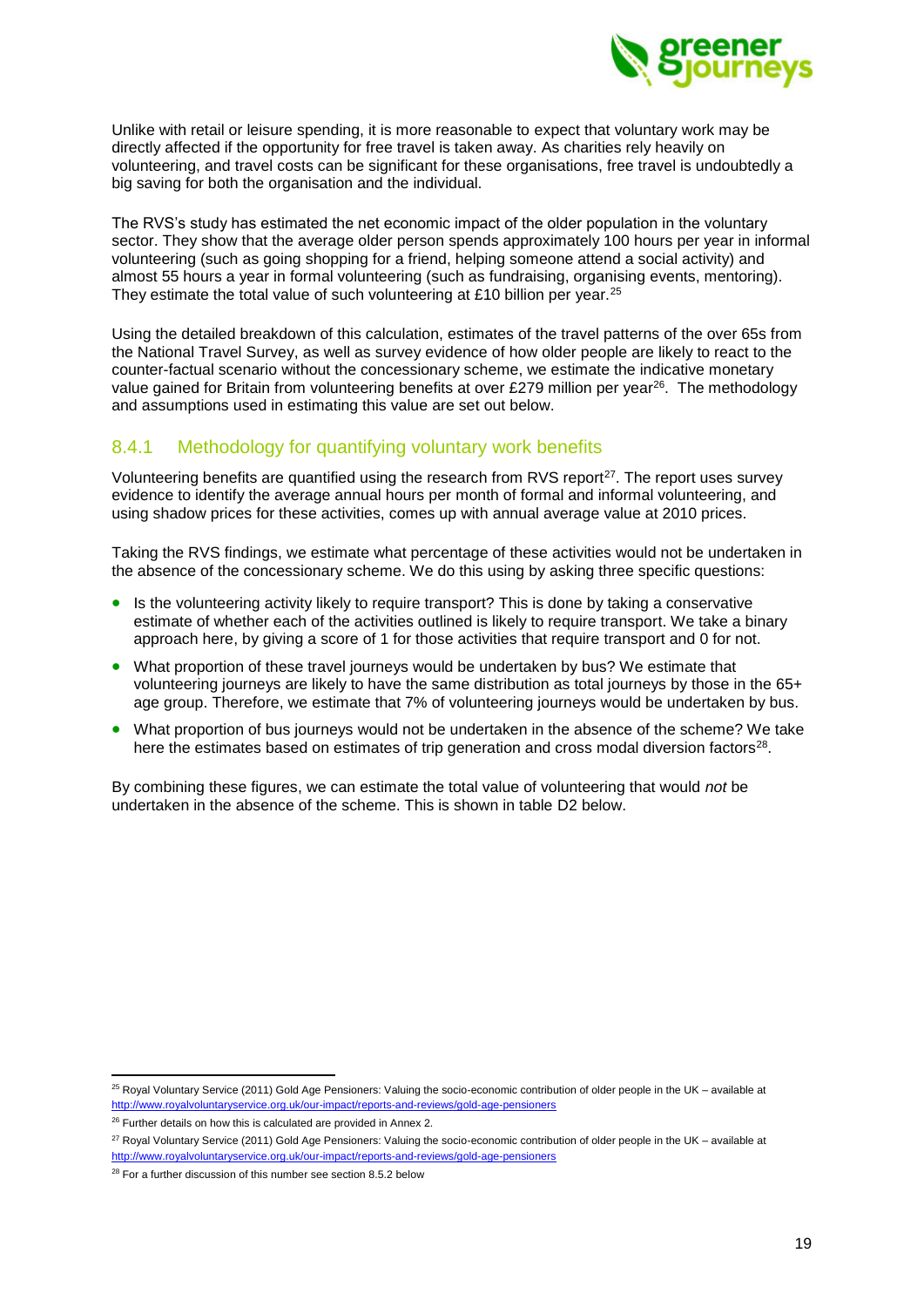

| Informal volunteering<br>(older people)                  | Avg<br>annual<br>hours per                                                           | <b>Overall</b><br>month propensity | <b>Annual</b><br>hrs | <b>Shadow price</b><br>(£/hour) 2010 average value | <b>Annual</b><br>Prices £ 2010 prices | <b>Would this</b><br>volunteering<br>require travel?<br>$(1=Yes, 0=No)$ | % of bus<br>journeys as a % undertaken due<br>this age group | % not<br>of total trips for to policy being<br>taken away | <b>Value lost if</b><br>concessions are<br>removed (£2010<br>prices) |  |
|----------------------------------------------------------|--------------------------------------------------------------------------------------|------------------------------------|----------------------|----------------------------------------------------|---------------------------------------|-------------------------------------------------------------------------|--------------------------------------------------------------|-----------------------------------------------------------|----------------------------------------------------------------------|--|
| Go shopping for an elderly<br>friend/neighbour/relative  | 4.3                                                                                  | 27.30%                             | 14.07                | 5.93                                               | 83.45                                 | 1                                                                       | 7%                                                           | 35%                                                       | 2.0                                                                  |  |
| Go shopping with an elderly<br>friend/neighbour/relative | 3.8                                                                                  | 19.60%                             | 8.96                 | 5.93                                               | 53.13                                 | 1                                                                       | 7%                                                           | 35%                                                       | 1.3                                                                  |  |
| Collecting prescriptions                                 | 1.42                                                                                 | 19.60%                             | 3.35                 | 5.93                                               | 19.85                                 | 1                                                                       | 7%                                                           | 35%                                                       | 0.48                                                                 |  |
| Cleaning                                                 | 3.05                                                                                 | 10.30%                             | 3.76                 | 5.93                                               | 22.28                                 | 0                                                                       | 7%                                                           | 35%                                                       | 0.00                                                                 |  |
| Gardening                                                | 3.47                                                                                 | 12.60%                             | 5.25                 | 5.93                                               | 31.14                                 | 0                                                                       | 7%                                                           | 35%                                                       | 0.00                                                                 |  |
| Practical household tasks                                | 3.59                                                                                 | 31.70%                             | 13.64                | 5.93                                               | 80.91                                 | 0                                                                       | 7%                                                           | 35%                                                       | 0.00                                                                 |  |
| Giving a lift (transporting)                             | 3.66                                                                                 | 30.20%                             | 13.27                | 5.93                                               | 78.67                                 | 0                                                                       | 7%                                                           | 35%                                                       | 0.00                                                                 |  |
| Helping someone attend a social activity                 | 3.17                                                                                 | 17.60%                             | 6.69                 | 5.93                                               | 39.69                                 | 1                                                                       | 7%                                                           | 35%                                                       | 0.96                                                                 |  |
| Dog walking                                              | 5.38                                                                                 | 7.00%                              | 4.54                 | 5.93                                               | 26.94                                 | 0                                                                       | 7%                                                           | 35%                                                       | 0.00                                                                 |  |
| Advice/tutoring/mentoring/advocacy                       | 3.37                                                                                 | 22.60%                             | 9.13                 | 15.00                                              | 136.97                                | 1                                                                       | 7%                                                           | 35%                                                       | 3.31                                                                 |  |
| Befriending                                              | 4.27                                                                                 | 42.80%                             | 21.94                | 5.93                                               | 130.10                                | 0                                                                       | 7%                                                           | 35%                                                       | 0.00                                                                 |  |
| Total                                                    | 39.48                                                                                |                                    | 104.61               | 6.75                                               | 703.13                                |                                                                         | 7%                                                           | 35%                                                       |                                                                      |  |
|                                                          |                                                                                      |                                    |                      |                                                    |                                       |                                                                         |                                                              |                                                           | 8.04                                                                 |  |
| Fundraising                                              | 3.33                                                                                 | 10.00%                             | 3.98                 | 15.00                                              | 59.76                                 | $\mathbf{1}$                                                            | 7%                                                           | 35%                                                       | 1.44                                                                 |  |
| Organising events                                        | 5.63                                                                                 | 6.70%                              | 4.56                 | 25.00                                              | 113.92                                | 1                                                                       | 7%                                                           | 35%                                                       | 2.75                                                                 |  |
| Attending committees                                     | 4.01                                                                                 | 11.70%                             | 5.64                 | 25.00                                              | 141.11                                |                                                                         | 7%                                                           | 35%                                                       | 3.41                                                                 |  |
| Mentoring                                                | 4.34                                                                                 | 5.00%                              | 2.60                 | 25.00                                              | 64.91                                 | 1                                                                       | 7%                                                           | 35%                                                       | 1.57                                                                 |  |
| Providing education                                      | 3.36                                                                                 | 4.70%                              | 1.89                 | 25.00                                              | 47.30                                 |                                                                         | 7%                                                           | 35%                                                       | 1.14                                                                 |  |
| Administration                                           | 6.03                                                                                 | 8.80%                              | 6.37                 | 15.00                                              | 95.49                                 | 1                                                                       | 7%                                                           | 35%                                                       | 2.31                                                                 |  |
| Visiting elderly/disabled neighbours                     | 5.13                                                                                 | 15.20%                             | 9.39                 | 5.93                                               | 55.67                                 | 1                                                                       | 7%                                                           | 35%                                                       | 1.34                                                                 |  |
| Transporting                                             | 3.7                                                                                  | 11.10%                             | 4.95                 | 5.93                                               | 29.34                                 | 0                                                                       | 7%                                                           | 35%                                                       | 0.0                                                                  |  |
| Befriending                                              | 4.21                                                                                 | 17.60%                             | 8.89                 | 5.93                                               | 52.71                                 | 1                                                                       | 7%                                                           | 35%                                                       | 1.27                                                                 |  |
| Practical help                                           | 2.39                                                                                 | 8.50%                              | 2.44                 | 5.93                                               | 14.46                                 | 1                                                                       | 7%                                                           | 35%                                                       | 0.35                                                                 |  |
| Campaigning                                              | 4.20                                                                                 | 5.30%                              | 2.66                 | 15.00                                              | 39.91                                 | 1                                                                       | 7%                                                           | 35%                                                       | 0.96                                                                 |  |
| Coaching                                                 | 7.77                                                                                 | 1.20%                              | 1.09                 | 15.00                                              | 16.41                                 | 1                                                                       | 7%                                                           | 35%                                                       | 0.40                                                                 |  |
| <b>Total</b>                                             | 54.10                                                                                |                                    | 54.46                | 15.31                                              | 730.99                                |                                                                         | 7%                                                           | 35%                                                       | 16.94                                                                |  |
| Sections of the table from RVS Report (Economic Annex)   |                                                                                      |                                    |                      |                                                    |                                       |                                                                         |                                                              |                                                           | Own analysis                                                         |  |
|                                                          | £24.99<br>Total annual value of volunteering per person lost in the absence of ENCTS |                                    |                      |                                                    |                                       |                                                                         |                                                              |                                                           |                                                                      |  |

#### **Table D2 – Estimation of volunteering benefits enabled by concessionary travel**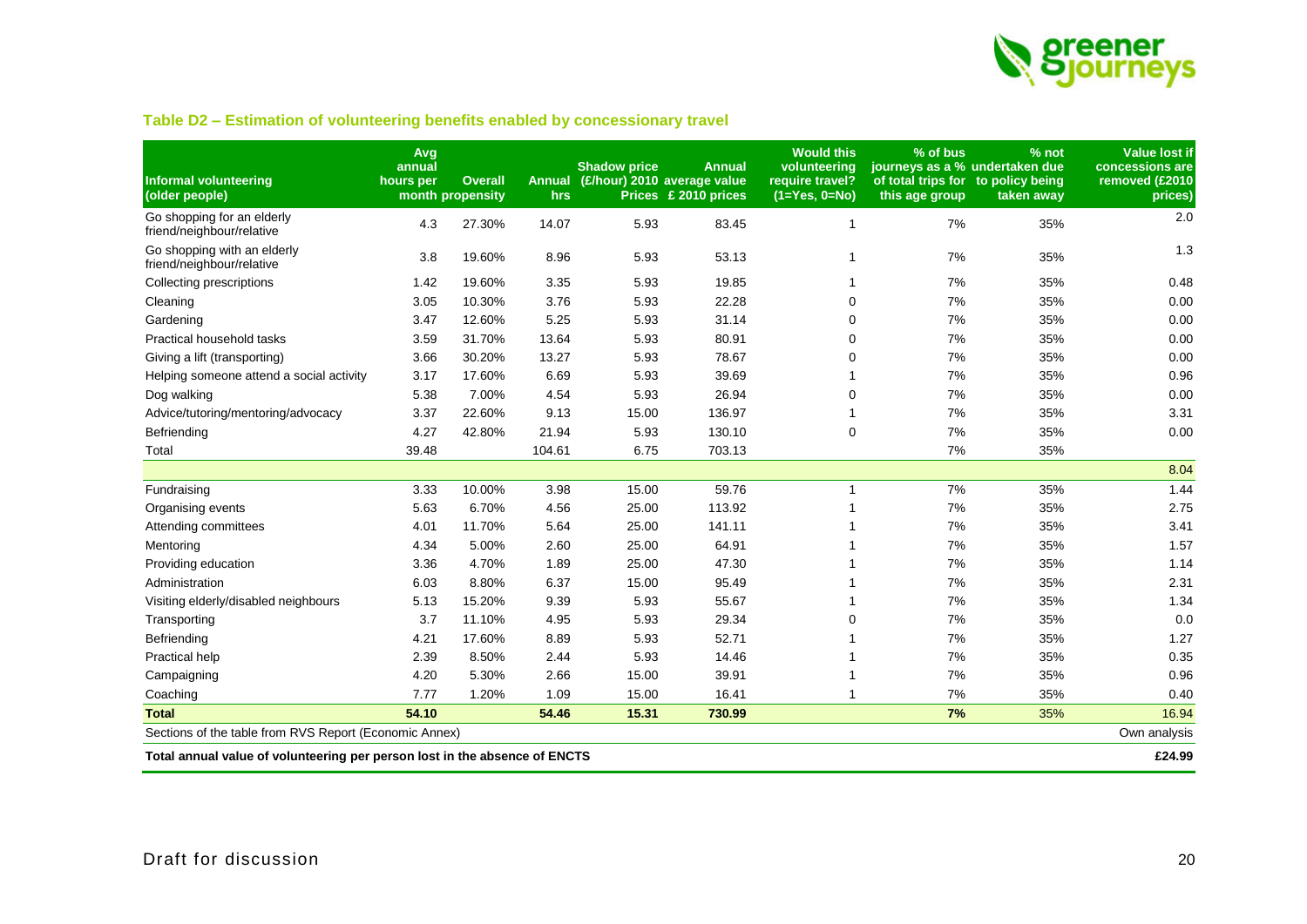

We therefore estimate that on average, the annual value of the volunteering benefits that may be lost from the scheme is approximately £25 per person. Multiplying this by the total number of persons eligible for concessionary travel, we estimate that the total value for Great Britain to be £279 million.

# **8.5 Social care and childcare**

According to the RVS survey, older people contribute £34 billion in social care and £2.7 billion in childcare each year. These are an important indication to the value that older people provide to society, and it is likely that the presence of the scheme does affect the ability to generate these benefits but without additional information on the relationship between social care and transport it is not possible to reasonably monetise the value.

### **8.6 Wider economic impacts summary**

In addition to the direct user benefits, the concession scheme also has a number of wider economic benefits. As this age group is primarily composed of retired people, the impact on paid employment is however unlikely to be very strong. In terms of retail spending, the difficulty is in identifying whether the relative impact of spending is particularly different with and without bus travel. However, there is evidence to suggest that there is more active retail and leisure activity, which has important implications for health and wellbeing. There is also growing evidence to suggest that the scheme assists in buying cheaper goods and keeping costs of living low.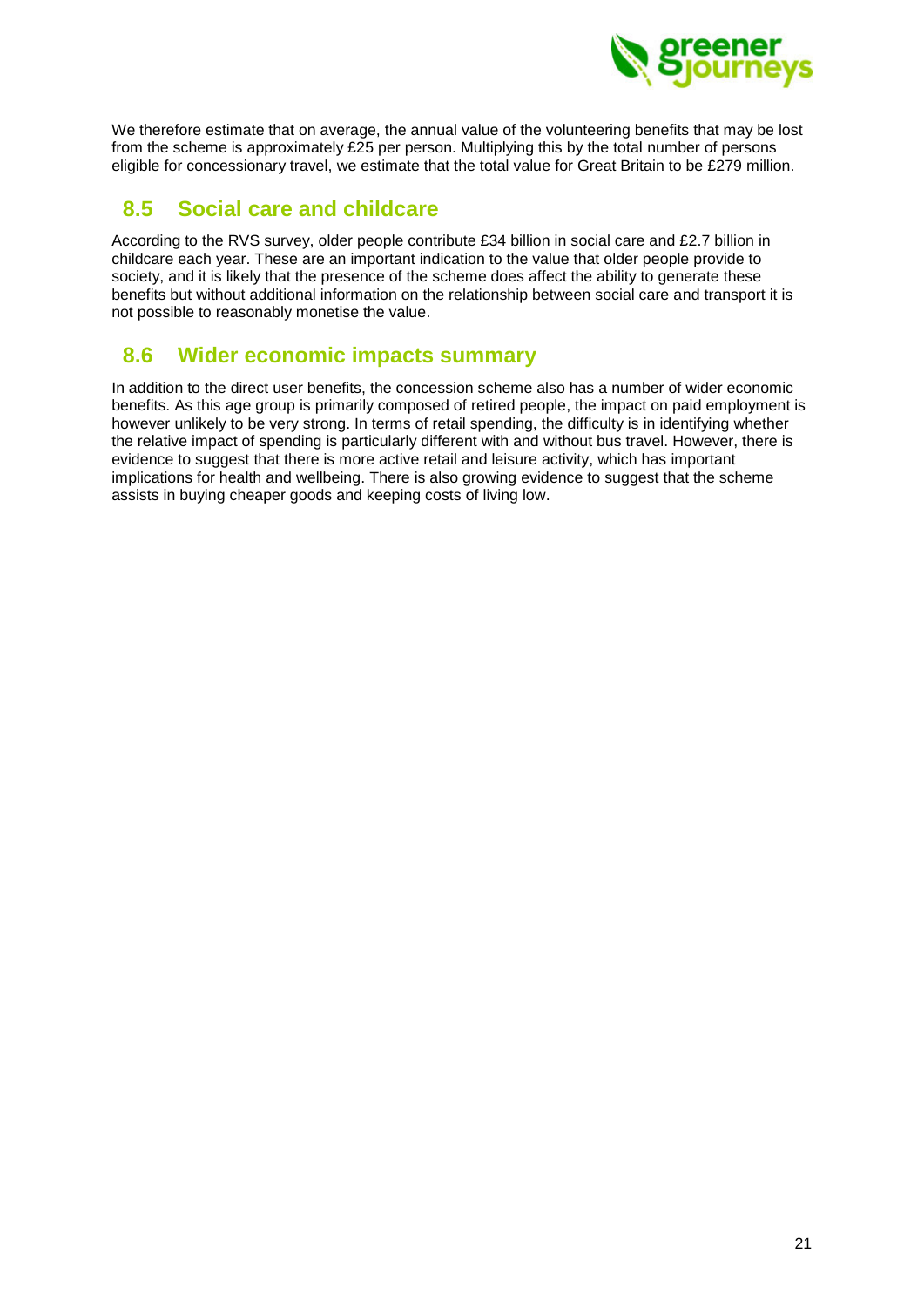

# **9 Appendix E – The impact of concessionary travel on behaviour and health**

### **9.1 Introduction**

There is increasing interest in the impact of travel behaviour on health and wellbeing and in particular on the impact of 'active' travel on physical health and the impact of social exclusion on mental health.

In this appendix, we explore the relationships between public transport use, physical activity levels and health with reference to four questions:

- How does free bus travel influence the number, type and frequency of journeys being made?
- Has the increased number of bus journeys resulted in older people being more active?
- Has this increased level of activity resulted in significant impact on the health and social inclusion?
- What is the value of the health and social inclusion benefits?

Whilst the causes of poor physical and mental health are complex, it is clear that individuals' transport choices play an important role in determining activity levels and should be given greater prominence in transport planning and expenditure decisions by government.

### **9.2 How does free bus travel influence the number, type and frequency of journeys being made?**

Identifying the transport-related impacts of the national concessionary travel scheme is complicated by the fact that many parts of the country already had various forms of concessionary travel before the national free travel scheme was implemented in 2008. The Transport Act of 2000 introduced a statutory obligation on Local Authorities to provide a minimum half-fare concession to older people. This was increased to a full-fare discount that covered local travel in 2006, and the English National Concessionary Travel Scheme increased coverage to a national level in 2008. To complicate matters further, some Local Authorities provided local enhancements to the statutory minimum.

### 9.2.1 Impact of the scheme on the number of journeys

Figure E1 below shows the trend in the average number of local and non-local bus trips per person per year for age groups over 60 in Great Britain.





Source: Department for Transport, NTS table 0601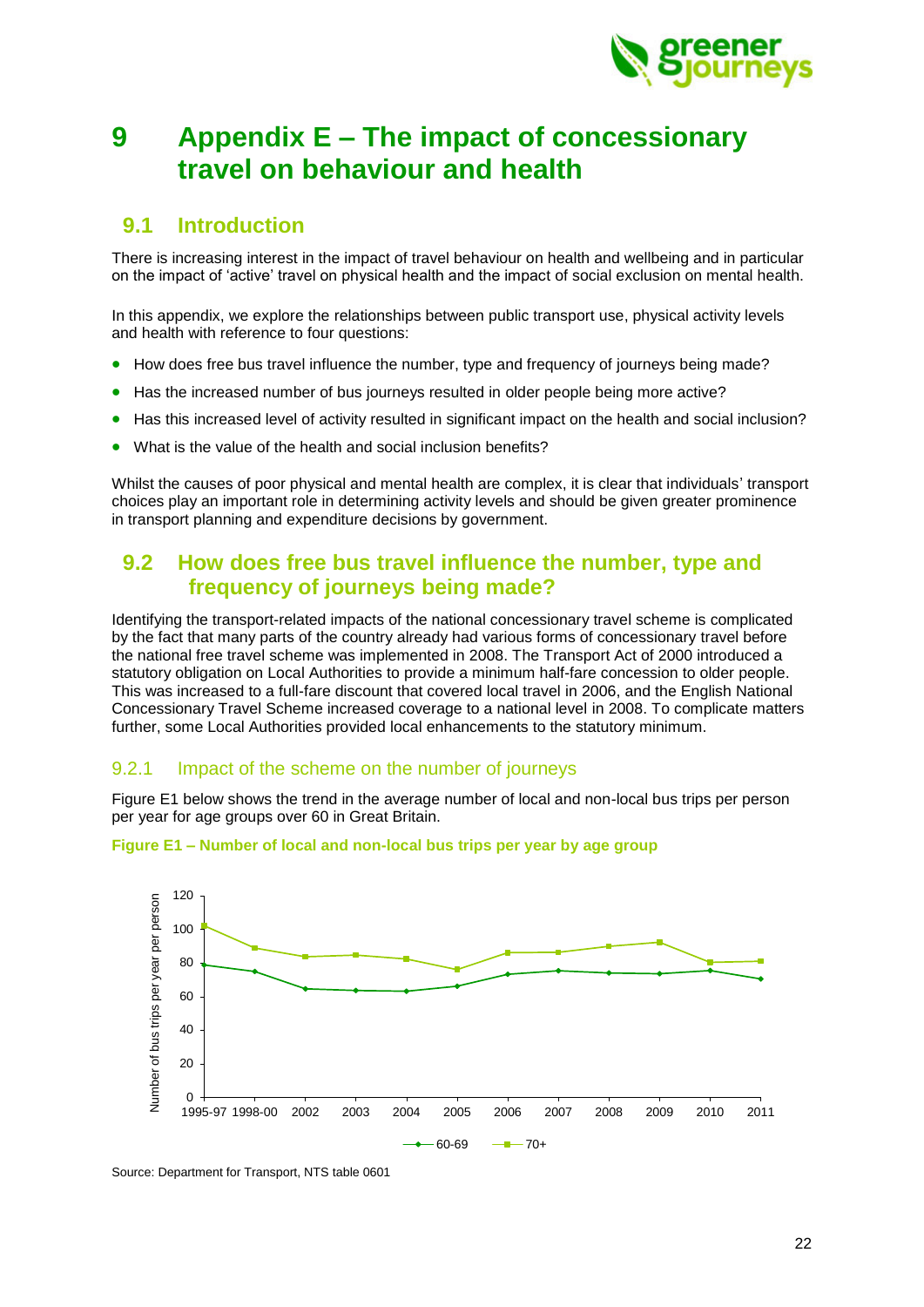

The chart shows the annual number of trips declining between the mid-1990s and the mid-2000s with annual trip rates increasing following the introduction of the free travel scheme in 2006.

Whilst this aggregate picture shows the impact of the national scheme in England, this value is dependent on local factors. We therefore need to consider the variation in the provision of local travel concessions to get a better understanding of the impact of free bus travel on behaviour. To that end, Kelly (2011) looked at travel statistics for people in areas that already provided free bus travel before 2006 and compared this with travel statistics for people in areas that provided half fare concessions.

#### **Take up of concessionary travel passes**

For those areas with pre-existing free travel schemes, Kelly found that the introduction of the national scheme lead to an increase in the take-up of concessionary travel passes to almost 90%, albeit from an existing high base at approximately 80%.

For those areas without pre-existing free travel schemes, Kelly found that the impact of the national scheme was more dramatic with concessionary travel pass holding for those aged over 60 increasing from 45% in 2006 to more than 70% by 2009.

These findings are substantiated by Department for Transport statistics, which shows the national scheme to have had a greater impact on pass holding in non-metropolitan and rural areas which were less likely to have had free concessionary travel before 2006. This is shown in Figure E2 below.



**Figure E2 – Percentage take-up of concessionary passes by area type**

Source: Department for Transport, NTS table 0619

#### **Impact on bus patronage**

**.** 

Kelly's analysis also shows a significant impact of free travel on frequency of bus use, especially for those aged between 60 and 75. The results were particularly pronounced for those areas with higher population densities, implying that the effect is greater areas with good bus networks.

Indeed, Department for Transport guidance<sup>29</sup> on reimbursing bus operators suggest that in the region of 50% of all concessionary bus travel by older people would not have been undertaken in the absence of the scheme.

<sup>&</sup>lt;sup>29</sup> Department for Transport (2013) Concessionary travel for older and disabled people: guidance on reimbursing bus operators (England) – available at http://assets.dft.gov.uk/publications/reimbursing-bus-operators-for-concessionary-travel/busoperators-2013-14.pdf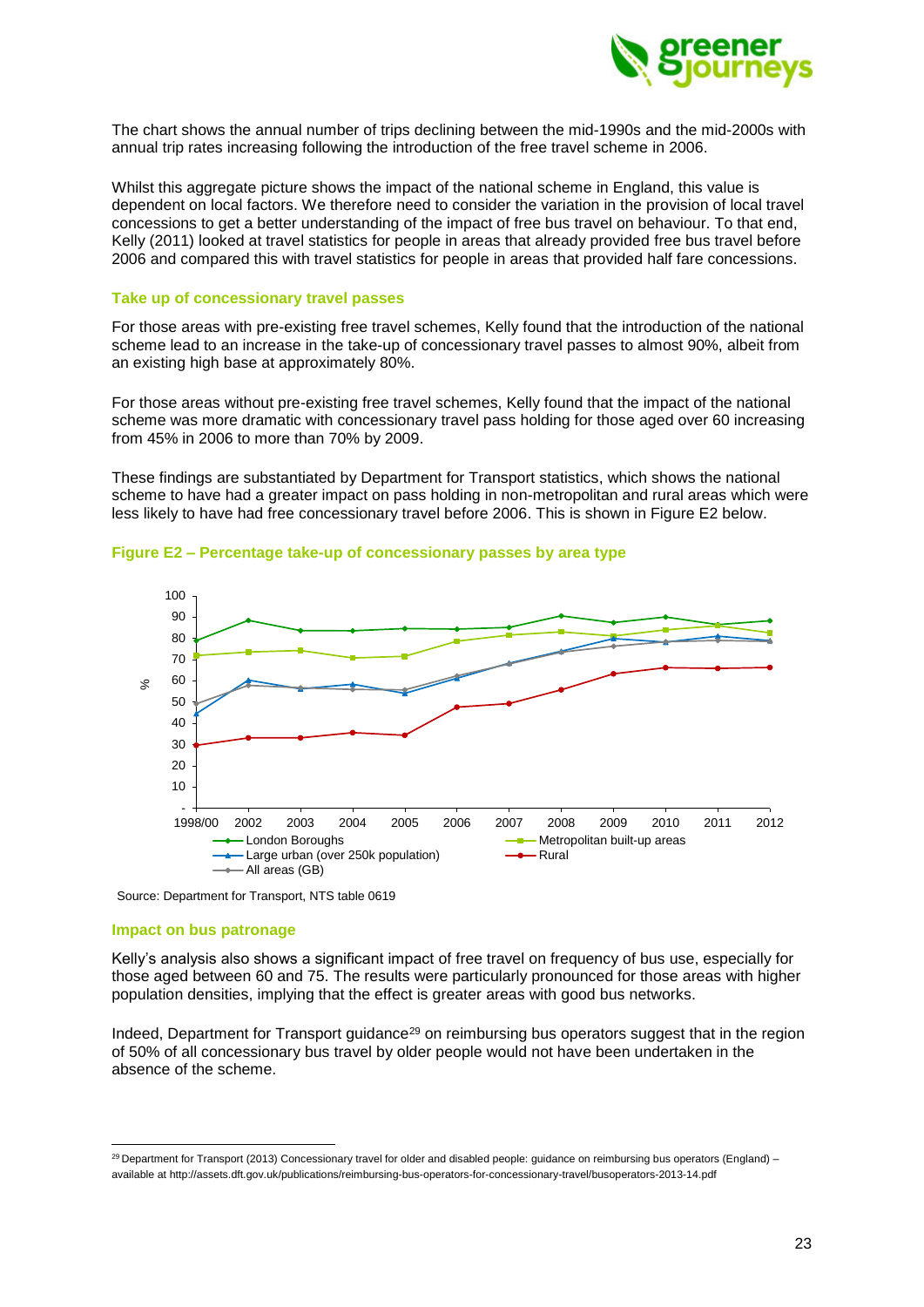

### 9.2.2 Impact of the scheme on the type of journeys

While concessionary travel has clearly had a big impact on number of journeys undertaken, it is noted that cars still remain the predominant mode of travel for the over 60s. Table E1 shows that more than 75% of journey miles are made by cars either as drivers or as passengers, compared to approximately 9% by buses. This mode split presents further opportunities for mode transfer from car to bus, and potentially generating decongestion, environmental and accident savings.

|                           |           | % breakdown | <b>Miles travelled per person</b> | Number of trips per person<br>% breakdown |       |       |  |
|---------------------------|-----------|-------------|-----------------------------------|-------------------------------------------|-------|-------|--|
| Age groups                | $21 - 59$ | 60-69       | $70+$                             | $21 - 59$                                 | 60-69 | $70+$ |  |
| Walk                      | 2%        | 2%          | 2%                                | 20%                                       | 19%   | 18%   |  |
| <b>Bicycle</b>            | $1\%$     | 1%          | 0%                                | 2%                                        | 1%    | 1%    |  |
| Car/van driver            | 59%       | 58%         | 45%                               | 53%                                       | 54%   | 43%   |  |
| Car/van passenger         | 18%       | 23%         | 32%                               | 13%                                       | 17%   | 22%   |  |
| Other private transport   | $1\%$     | 1%          | 3%                                | 1%                                        | $1\%$ | 2%    |  |
| Local and non-local buses | 4%        | 7%          | 11%                               | 5%                                        | 7%    | 11%   |  |
| Rail                      | 12%       | 6%          | 4%                                | 4%                                        | 2%    | 1%    |  |
| Taxi/minicab              | 1%        | 0%          | 1%                                | 1%                                        | 1%    | 1%    |  |
| Other public transport    | 1%        | 1%          | 2%                                | $0\%$                                     | $0\%$ | $0\%$ |  |
| <b>Distance and trips</b> | 8,145     | 7,289       | 4,322                             | 1,037                                     | 987   | 733   |  |

#### **Table E1 – Travel patterns of the over 60s by mode**

Source: Department for Transport, NTS table 0601

#### 9.2.3 Impact of the scheme on the frequency of journeys

While the aggregate picture on average bus use per passenger is useful, it is also important to get an idea of the frequency of bus journeys made by older people.



#### **Figure E3 – Frequency of bus use by over 60s**

Source: Department for Transport, NTS table 0621

Figure E3 shows an increase in the frequency of bus use by the over 60s following the introduction of the national scheme, with the proportion of people using the bus at least once or twice a month rising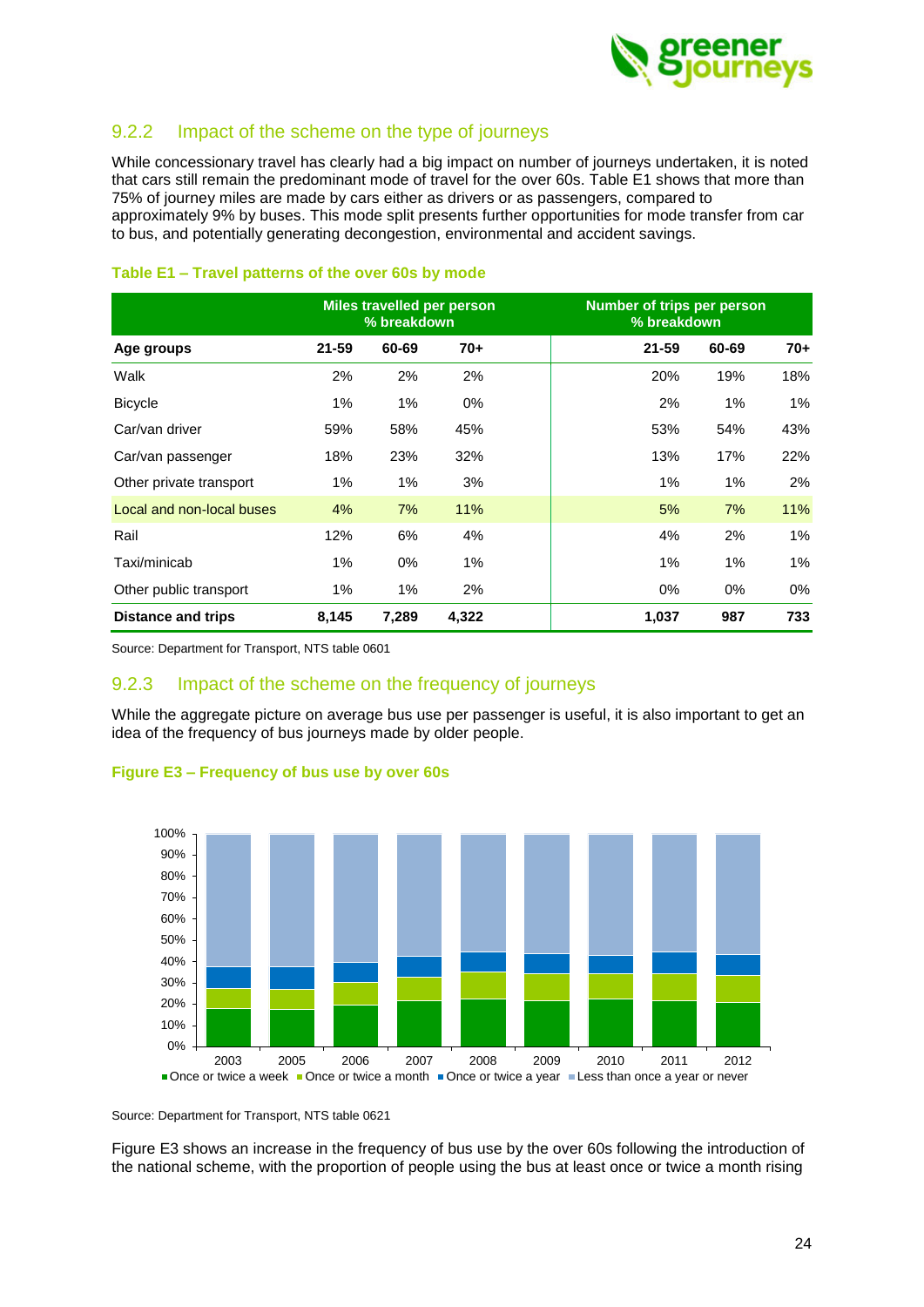

from 30% in 2003 to 36% in 2008. The figure also shows that 57% of those over 60 in 2012 use the bus less than once a year or never. When compared to the high take-up rates for concessionary travel passes, this implies that there are a number of older people who have the bus pass but who do not use it.

Table E2 shows the findings of an analysis of smartcard data for older and disabled concessionary pass holders in four districts in Lancashire over a five week period in 2009<sup>30</sup>. The analysis shows that 56% of pass holders did not use their pass in the study period with the remainder using their passes for around three trips per week on average. Whilst the take-up of passes is universally high, there are a smaller number of people who regularly use their passes.

#### **Table E2 – Frequency of trips for concessionary card holders in Lancashire**

|                                                   | <b>Pass holders</b> |             | <b>Trips</b> |             | <b>Trips/</b><br>week |
|---------------------------------------------------|---------------------|-------------|--------------|-------------|-----------------------|
| Zero trips in 5 week period                       | 49,387              | (56.2%)     |              |             |                       |
| Some trips in 5 weeks, but less than 1 on average | 14,854              | $(16.9\%)$  | 39,139       | (6.7%)      | 0.5                   |
| Average of more than 1 per week but less than 5   | 16.270              | (18.5%)     | 211,193      | (36.0%)     | 2.6                   |
| More than 5 per week but less than 15             | 6.787               | $(7.7\%)$   | 276,585      | $(47.1\%)$  | 8.2                   |
| More than 15 per week but less than 20            | 420                 | $(0.5\%)$   | 35,983       | $(6.1\%)$   | 17.1                  |
| More than 20 per week                             | 196                 | $(0.2\%)$   | 24,225       | $(4.1\%)$   | 24.7                  |
| All Pass holders                                  | 87.914              | $(100.0\%)$ | 587,125      | $(100.0\%)$ | 1.3                   |

Source: Last (2010)

### **9.3 Has the increased number of bus journeys resulted in older people being more active?**

The relationship between concessionary bus travel and physical activity is complex and required an understanding of travellers' choices. In some circumstances, travellers may take the bus when previously they would have walked and in other circumstances, travellers may take the bus when previously they would have driven. Understanding these choices and how they are influenced by costs is central to the estimation of the level of physical activity required to make a journey.

### 9.3.1 UK evidence

The Department for Transport's guidance<sup>31</sup> on the mechanism for reimbursing bus operators for carrying concessionary passengers includes a spreadsheet based tool to estimate the level of demand for bus services in the absence of the scheme. This spreadsheet tool incorporates various assumptions on passenger demand, which vary according to local market conditions, but typically it suggests that in the region of 40 to 50% of concessionary bus travel would not take place in the absence of the scheme.

**<sup>.</sup>** 30 Last, A. (2010) Smartcard data on use of free concessionary travel by older and disabled bus passengers, available at <http://abstracts.aetransport.org/paper/index/id/3399/confid/16>

<sup>&</sup>lt;sup>31</sup> Department for Transport (2013) Concessionary travel for older and disabled people: guidance on reimbursing bus operators (England) – available from http://assets.dft.gov.uk/publications/reimbursing-bus-operators-for-concessionary-travel/busoperators-2013-14.pdf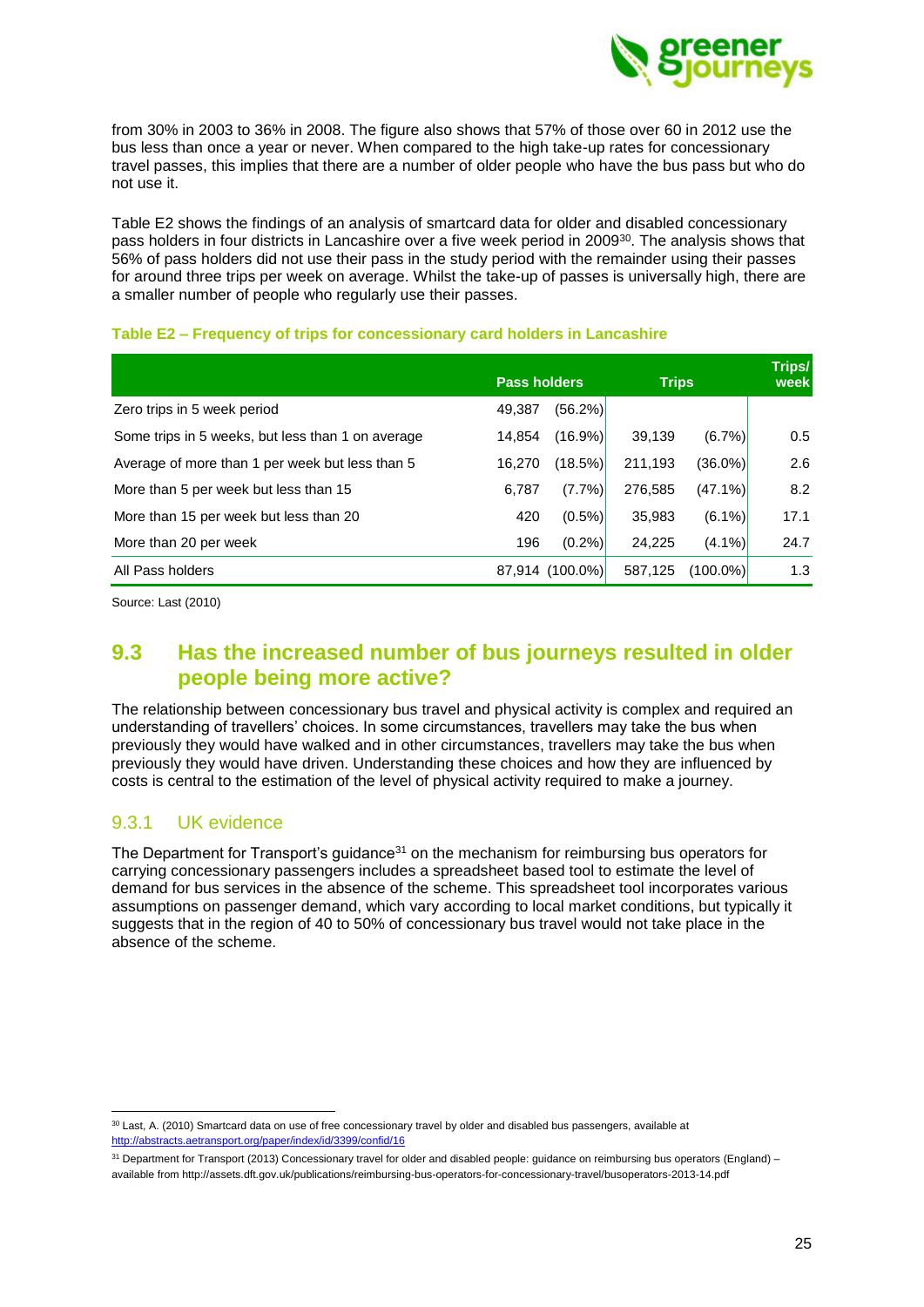

Based on work by Passenger Focus (2009)<sup>32</sup> and Andrews (2012)<sup>33</sup> we assume that of those trips that would no longer be made by bus in the absence of the scheme, 31% would divert to car, between 2 and 3% to walking and almost none to cycling.

Taken together, these findings imply that concessionary travel is likely to increase the level of physical activity undertake by older people. This conclusion was also reached by Coronini-Cronberg et al  $(2012)^{34}$ , who found that having a free bus makes older people more likely to use active travel (walking and cycling) and buses, and to undertake regular walking than those who do not have these passes.

#### 9.3.2 International evidence

This relationship between public transport and 'active travel' (defined as self-propelled mode of transport to get from one place to another, including walking and cycling) is the subject of a number of international case-studies.





Source: New York City Department of Health and Mental Hygiene (2011)

Figure E4 shows the results of a study of transport related activity levels in New York<sup>35</sup>. It shows that those who used public transport undertook more than twice as many minutes of moderate physical activity per day than those that used personal cars or taxis.

According to Besser and Dannenberg (2005)<sup>36</sup>, users of public transport in America spend a median of 19 minutes a day walking, which nearly achieves target of 22 daily minutes of moderate physical activity proposed by the US authorities, and almost a third exceeded 30 minutes. Wener and Evans  $(2007)^{37}$  found that the average New York City train commuter walked about 9,500 steps per day.

33 Andrews, G. (2012) Just the ticket? Understanding the wide-ranging benefits of England's concessionary fares policy, Age UK, available from http://www.ageuk.org.uk/documents/en-gb/for-professionals/research/just\_the\_ticket\_bus\_pass\_qualitative\_report\_2012.pdf?dtrk=true

 $\overline{a}$ <sup>32</sup> Passenger Focus (2009) England-Wide Concessionary Bus Travel: The Passenger Perspective

<sup>&</sup>lt;sup>34</sup> Coronini-Cronberg, S., Millett, C., Laverty, A., and Webb, E. (2012) The impact of free older persons' bus pass on active travel and regular walking in England, American Journal of Public Health, 102, 2141-2148

<sup>&</sup>lt;sup>35</sup> New York City Department of Health and Mental Hygiene (2011) Health Benefits of Active Transportation

in New York City, available at http://www.nyc.gov/html/doh/downloads/pdf/survey/survey-2011active-transport.pdf

<sup>36</sup> Besser, L.M. and Dannenberg, A.L. (2005) Walking to Public Transit: Steps to Help Meet Physical Activity Recommendations, American Journal of Preventive Medicine, Vo. 29, No. 4 (www.acpm.org); at www.cdc.gov/healthyplaces/articles/besser\_dannenberg.pdf

<sup>37</sup> Wener, R. and Evans, G. (2007) A morning stroll. Levels of Physical Activity in Car and Mass Transit Commuting, Environment and Behaviour, 39(1): 62-74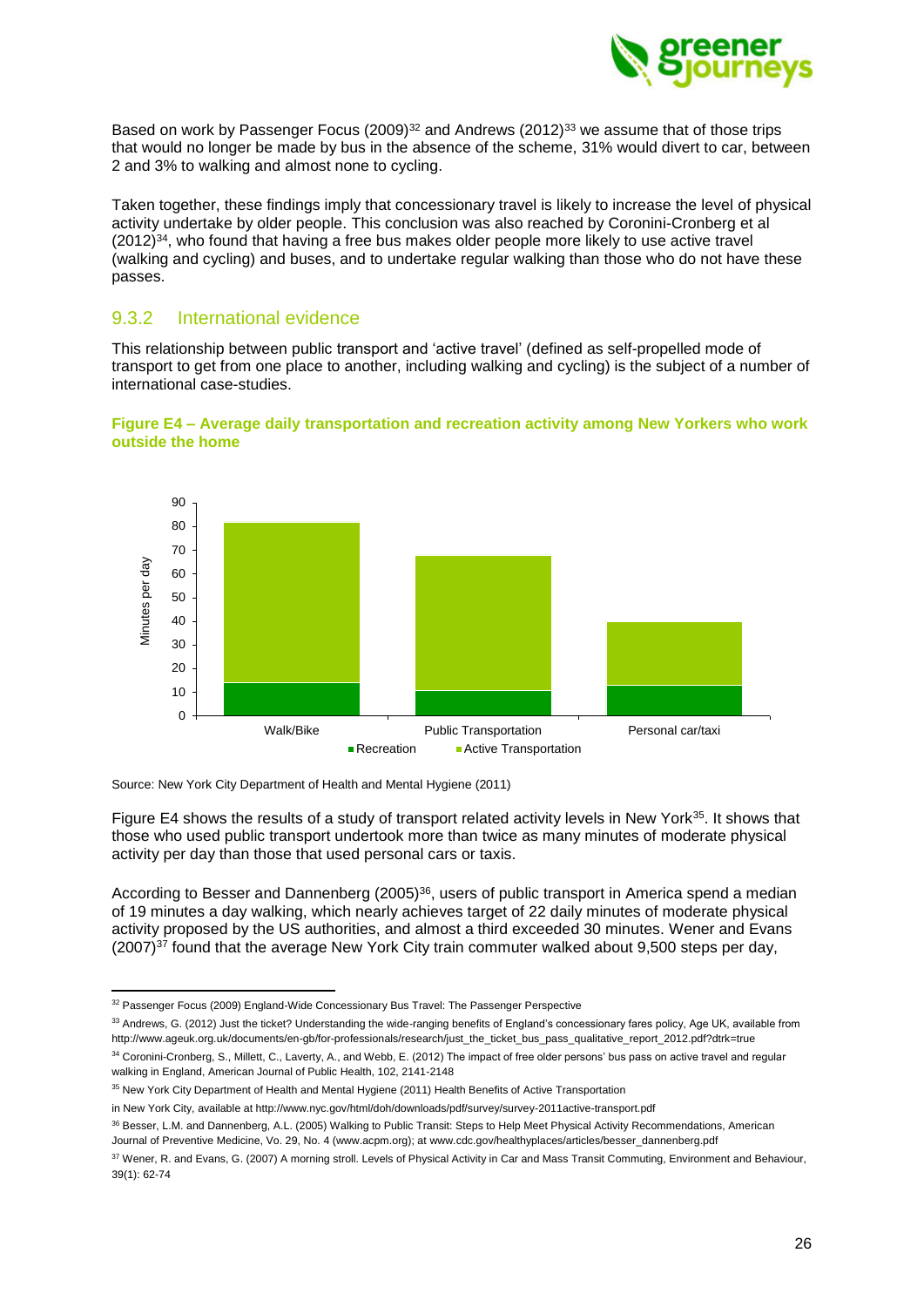

roughly 2,000 or 30% more steps than the average car commuter. Lachapelle et al (2011)<sup>38</sup> also found that commuters who use public transport average five to ten more minutes of moderateintensity physical activity than non-users of public transport. In an academic review of nine major studies that explored the links between public transport and health benefits<sup>39</sup>, Rissel at al (2012) found that there appear to be at least 8 minutes of additional physical activity associated with public transport use a day, with several studies reporting a range up to 12-15 minutes a day.

### 9.3.3 Summary

Department for Transport guidelines and academic research suggests that around 40-50% of concessionary journeys undertaken by bus are new journeys, implying that overall levels of physical activity has increased as a result of the scheme. This finding is confirmed by international evidence that shows a strong association between public transport use and increased level of physical activity.

### **9.4 Has this increased level of activity resulted in significant impact on the health and social inclusion?**

#### 9.4.1 Health impacts

According to a report by the Department of Health<sup>40</sup>, physical activity is important to older adults as it is to younger adults because it significantly promotes physical health and mental wellbeing. According to estimates by the World Health Organisation<sup>41</sup>, physical inactivity is the fourth-leading risk factor in global mortality, responsible for approximately 6% of deaths globally.

Recent studies show that even moderate levels of activity have significant health benefits. Wen et al (2011) show that even 15 minutes of moderate daily exercise is associated with a 12% decrease in all-cause mortality in persons older than 60 years.<sup>42</sup> Woodcock et al (2011)<sup>43</sup> found that reaching the recommended minimum level of physical activity compared with no activity led to a reduction in allcause mortality by 19%, which rises to 24% if an hour a day is spent in physical activity. There is also evidence to suggest that take-up of a more active life-style even at later life can have significant benefits. According to Slattery et al (1988)<sup>44</sup>, adult men aged 45-84 years who exchanged an inactive adult lifestyle for a more active one over a period of 11-15 years reduced their risk of coronary heart disease.

There is now an increasing level of attention paid to the links between public transport and health outcomes. The literature review conducted as part of this study indicate that greater use of public transport is associated with both greater levels of activity and better health outcomes. Three studies,

www.who.int/entity/healthinfo/global\_burden\_disease/global\_health\_risks\_report\_figures.ppt

http://www.ncbi.nlm.nih.gov/pubmed/20630992

<sup>44</sup> Slattery, ML, Jacobs, Jr DR. Physical fitness and cardiovascular disease mortality. The USA Railroad Study. American Journal of Epidemiology 1988; 127: 571-580

<sup>1</sup> <sup>38</sup> Ugo Lachapelle, et al. (2011) Commuting by Public Transit and Physical Activity: Where You Live, Where You Work, and How You Get There, Journal of Physical Activity and Health, Vol. 8, Supplement 1, pp. S72-S82

<sup>39</sup> Rissel, C., Curac, N., Greenaway, M. and Bauman, A. (2012) Key health benefits associated with public transport: a rapid review, available at [https://www.saxinstitute.org.au/wp-content/uploads/05\\_Key-health-benefits-associated-with-public-transport.pdf](https://www.saxinstitute.org.au/wp-content/uploads/05_Key-health-benefits-associated-with-public-transport.pdf)

<sup>&</sup>lt;sup>40</sup> Department of Health (2007) At least five a week Evidence on the impact of physical activity and its relationship to health. A report from the Chief Medical Officer – available at

[http://webarchive.nationalarchives.gov.uk/20130107105354/http:/www.dh.gov.uk/prod\\_consum\\_dh/groups/dh\\_digitalassets/@dh/@en/documents](http://webarchive.nationalarchives.gov.uk/20130107105354/http:/www.dh.gov.uk/prod_consum_dh/groups/dh_digitalassets/@dh/@en/documents/digitalasset/dh_4080981.pdf) [/digitalasset/dh\\_4080981.pdf](http://webarchive.nationalarchives.gov.uk/20130107105354/http:/www.dh.gov.uk/prod_consum_dh/groups/dh_digitalassets/@dh/@en/documents/digitalasset/dh_4080981.pdf)

<sup>41</sup> World Health Organization (2004) Global Health Risks: Selected figures and tables, available at

<sup>42</sup> Wen et al. (2011) Minimum amount of physical activity for reduced mortality and extended life expectancy: a prospective cohort study, available at [http://www.thelancet.com/journals/lancet/article/PIIS0140-6736\(11\)60749-6/fulltext#article\\_upsell.](http://www.thelancet.com/journals/lancet/article/PIIS0140-6736(11)60749-6/fulltext#article_upsell) 

<sup>43</sup> Woodcock, J., Franco, O,H., Orsini, N., and Roberts, I. 'Non-vigorous physical activity and all-cause mortality: systematic review and metaanalysis of cohort studies', Int J Epidemiol 2011, 40(1): 121–38, available at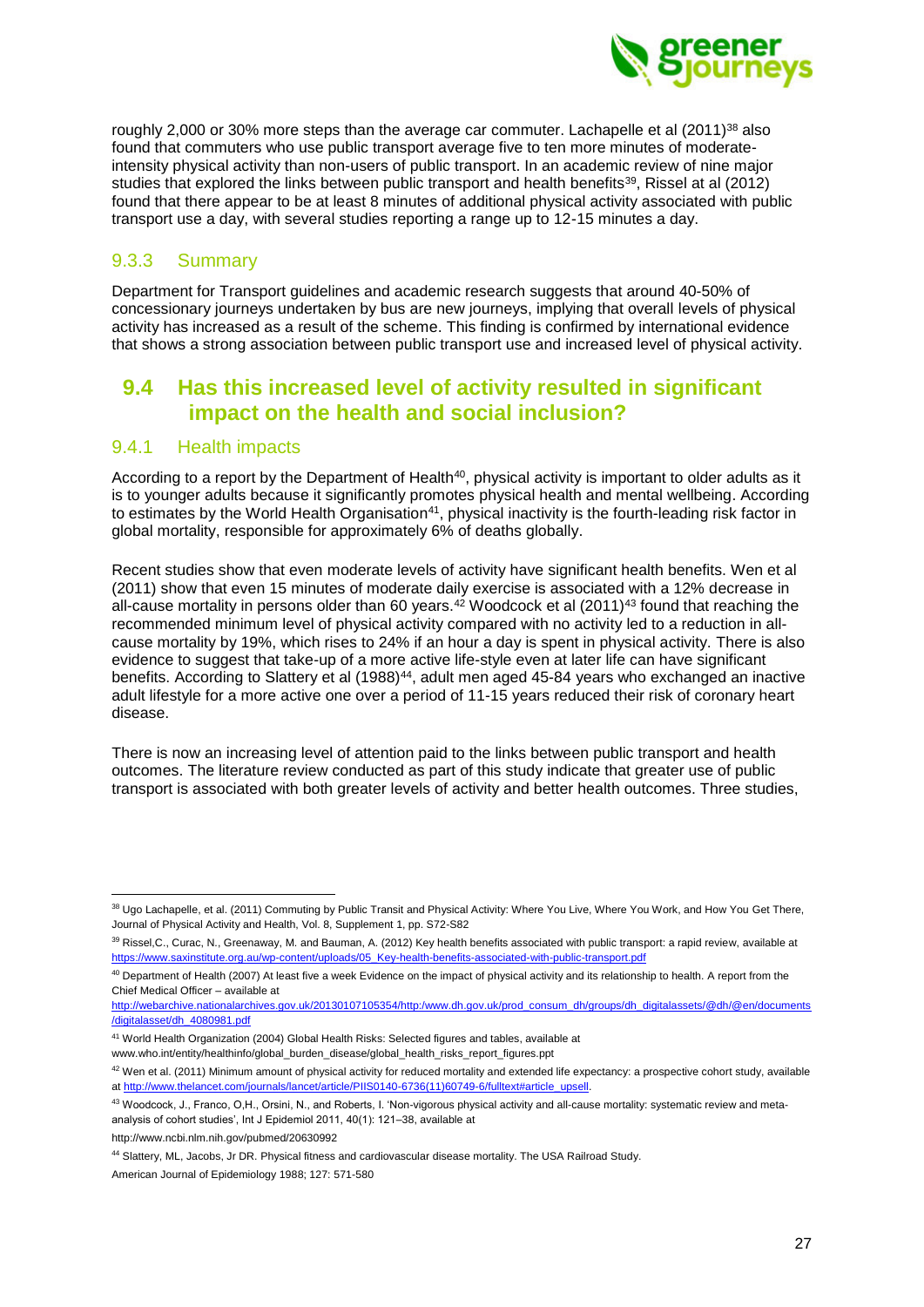

with particular relation to the concessionary travel scheme are Kelly (2011), Coronini-Cronberg et al  $(2012)^{45}$  and Webb et al  $(2013)^{46}$ . Their key findings can be summarised below:

- The introduction of the concessionary travel scheme has primarily resulted in an increase in the number of discretionary trips and a clearly associated with a statistically significant increase in the amount of walking undertaken by older people.
- Free bus passes encourage the over-60s to be more physically active, whether they are poor or wealthy. The benefits for older people include better mobility, strength, lower risk of heart disease, falls and broken bones.
- Older people who use public transport are 25% less likely to being obese and 20% less likely of being abdominally obese than those who do not use public transport.

These studies are also corroborated by survey data by Populus (2014). In their survey, they asked respondents whether walking to the bus stop 'made them feel fitter and healthier' and 'makes them take regular exercise'.<sup>47</sup> Over 80% of those asked (including the over 65 cohort) agreed with these statements.

In addition to these findings from the UK, there are also important international studies that have highlighted the links between healthcare and greater use of public transport. Edwards (2014) study from the US estimates health savings of between 8-14% from a switch from cars to public transport, while links between reduced obesity and public transport usage have been established from Atlanta, New York and southern Sweden.

#### 9.4.2 Social inclusion and participation

In addition to health benefits the concessionary travel scheme is likely to generate wider social benefits over and above the cost of free travel. The benefits of social inclusion includes improvements in mental and physical health. For example, Age UK has undertaken research that shows those isolated from friends and family being at a 26% higher death risk over a seven year period<sup>48</sup>.

Lower levels of contact with social networks and loneliness have also been found to be associated with an increased risk of cognitive decline and dementia, while frequent emotional support and social activity appear to reduce the risk of cognitive decline<sup>49</sup>. Another study found that older adults who have poor social support reported the highest level of depressive symptoms, while seniors embedded in diverse social networks are less likely to report depression<sup>50</sup>.

Research by the former Social Exclusion Unit<sup>51</sup> outlined Transport to be one of the key factors that affect social exclusion among the elderly, especially as car ownership starts to decline as people age. While exclusion is a difficult concept to quantify, using data from the English Longitudinal Study of Ageing (ELSA), Kelly (2011) finds that self-reporting of 'very easy access' to GPs and Post-Offices has increased with the introduction of concession scheme, with a 6.1% increase in the probability of reporting very easy access to the Post Office and 3.9% for GPs.<sup>52</sup>

**<sup>.</sup>** <sup>45</sup> Coronini-Cronberg, S., Millett, C., Laverty, A., and Webb, E (2012) The impact of free older persons' bus pass on active travel and regular walking in England, American Journal of Public Health, 102, 2141-2148.

<sup>&</sup>lt;sup>46</sup> Webb, E., Netuveli, N. and Millett, C. (2012) Free bus passes, use of public transport and obesity among older people in England, Journal of Epidemiology and Community Health, 66, 176-180, available from http://jech.bmj.com/content/66/2/176.long.

<sup>47</sup> Populus (2014) Health Benefits of Bus Travel Survey, Greener Journeys

<sup>48</sup> AgeUK (2013) Beat social isolation and live longer, available at [http://www.ageuk.org.uk/latest-news/archive/beat-social-isolation-and-live](http://www.ageuk.org.uk/latest-news/archive/beat-social-isolation-and-live-longer)[longer.](http://www.ageuk.org.uk/latest-news/archive/beat-social-isolation-and-live-longer) 

<sup>49</sup> Baber, B. et al (2010) Physical, social and cognitive activities in the prevention of dementia: a review of the literature. Report to the CSIRO, P-Health Flagship...

<sup>50</sup> Warburton, J and Lui, CW, (2007)Social isolation and loneliness in older people: A literature review, 2007, p 19.

<sup>51</sup> Social Exclusion Unit, Making the connections: final report on transport and social exclusion, available at at: <http://www.sepho.org.uk/viewResource.aspx?id=6261>

<sup>52</sup> Kelly, E. (2011) Ticket to ride: does free bus travel promote active ageing?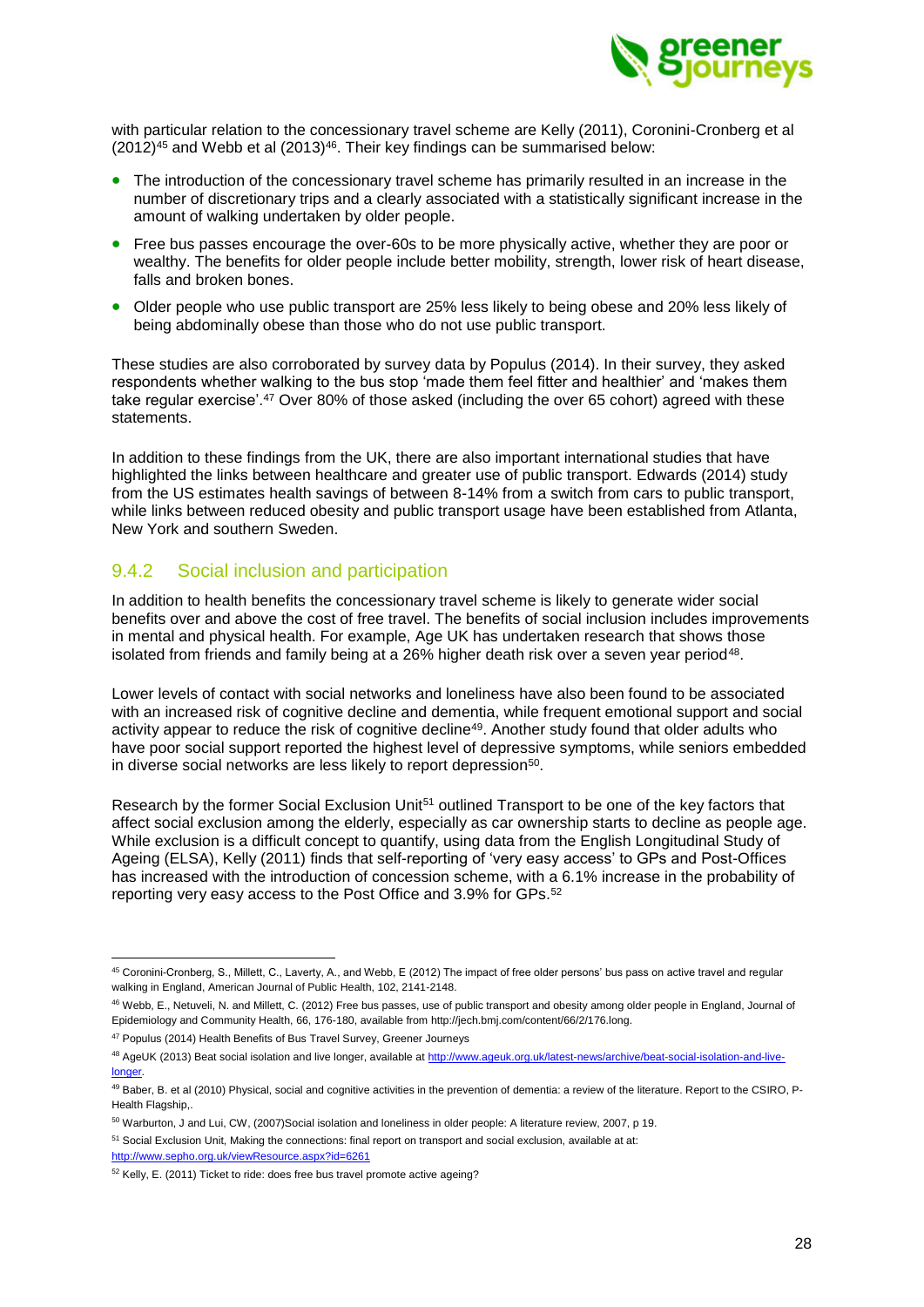

### 9.4.3 Access to essential services

Access to health services is also a benefit that has been mentioned in both the literature survey and our consultations. However, quantifying its impact is difficult. As mentioned above, Kelly's finding does show a marginal increase in the number of respondents who have found GPs being more accessible being associated with an increase in bus journeys among older people. The NTS survey does not specifically categorise medical trips as a journey purpose.

However, the Populus survey shows that almost a quarter of bus journeys undertaken by over 65 population is for getting to medical appointments. Further evidence of how important concessionary travel is for medical treatment comes from the many local transit authorities that provide additional concessions before 9.30am justified specifically on ensuring older people can make early morning appointments at hospitals. Missed GP appointments cost the NHS in excess of £163 million a year<sup>53</sup>, and it is likely that the concessionary travel scheme can play a role in keeping these costs low.

Without concessionary travel, the frequency of visits to GPs may decrease which may have additional costs in terms of early prevention and treatment. An alternative may be increased usage of more expensive services such as dial-a-ride, or even an increase in calls to use the ambulance service for cases that may not require a visit to an Accident and Emergency hospital department.

# **9.5 Valuing the health benefits**

The following steps are undertaken in order to value the health benefits of the scheme.

### 9.5.1 Identify the amount of walking undertaken on bus journeys

All journeys involve an element of physical activity, and public transport journeys often involve more walking than journeys by car (e.g. to the bus stop/train stop and back). There are two main components to this analysis: the total amount of walking that is undertaken as part of an average bus journey and the difference in walking between bus and car journeys. Data for this come from analysis by David Lewis of Mindlab International, which used pedometer data from almost 500 journeys in the UK<sup>54</sup> .

The findings from this research indicate that the average bus journey involves almost 1.3km of walking, more than two and half times more than journeys by cars (i.e. 0.52km). We therefore calculate that the amount of walking *not done* through switching to cars to be 0.78km per journey (i.e.  $1.3 - 0.52$ ).

### 9.5.2 What would happen without the concessionary travel scheme

Data for this comes from a number of studies. The DfT re-imbursement guidelines for example estimate an approximately 50% 'generation' factor – i.e. approximately half of the journeys currently undertaken by older people are being undertaken due to the scheme being in place. The DfT also estimate a diversion factor of 31% to cars. Similar results are obtained from Andrews et al (2011)<sup>55</sup> as well as by surveys by Passenger Focus<sup>56</sup>, which report diversion factors of 35%.

Combining the total number of concessionary bus journeys by older people (1.26 billion) with the above figures give a total of approximately 218 million return journeys that would *not* be made if the scheme was not available, and 98 million journeys per year switched to cars.

**.** 

<sup>53</sup> NHS (2014) NHS England using technology to beat cost of missed appointments, available at [http://www.england.nhs.uk/2014/03/05/missed](http://www.england.nhs.uk/2014/03/05/missed-appts/)[appts/.](http://www.england.nhs.uk/2014/03/05/missed-appts/) 

<sup>54</sup> Available a[t http://www.greenerjourneys.com/2011/09/why-taking-the-bus-is-good-for-your-health/](http://www.greenerjourneys.com/2011/09/why-taking-the-bus-is-good-for-your-health/)

<sup>55</sup> Andrews, G., Parkhurst, G., Shaw, J. and Susilo, Y. (2011) The Grey Escape: How and why are older people really using their free bus pass?, available a[t http://www2.uwe.ac.uk/faculties/FET/Research/cts/projects/reports/utsg2011\\_andrews\\_et\\_al.pdf](http://www2.uwe.ac.uk/faculties/FET/Research/cts/projects/reports/utsg2011_andrews_et_al.pdf)

<sup>56</sup> Passenger Focus (2009) England-Wide Concessionary Bus Travel: The Passenger Perspective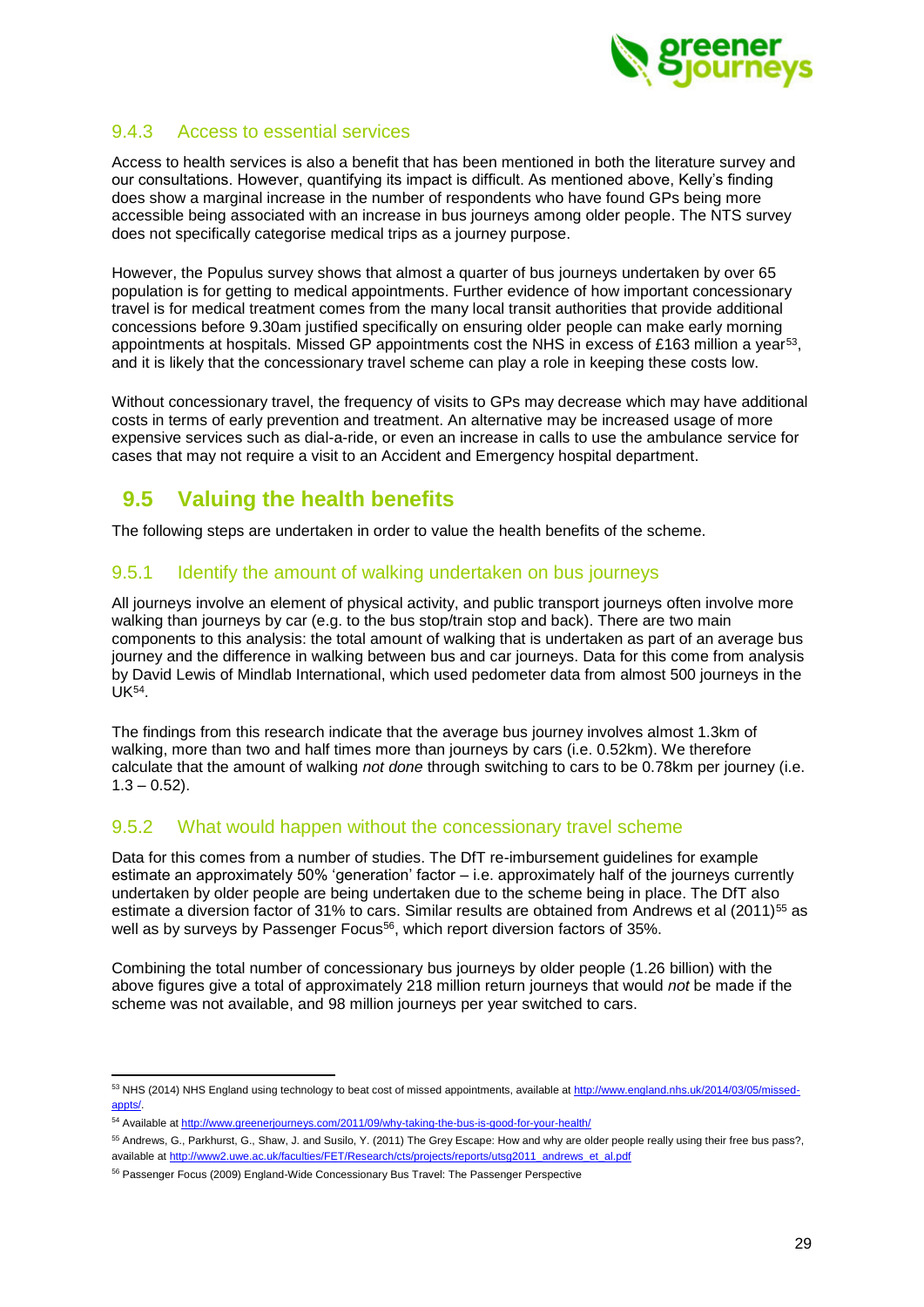

By multiplying walk per journey and walking not done by switching to cars, we can now estimate the total distance *not* walked in the absence of the scheme.

#### 9.5.3 Identify the health benefits per kilometre of walking

As outlined in above, there is a wealth of evidence to show the considerable health benefits of walking and physical exercise. The most commonly identified methodology for monetising these benefits relate to evaluation of new transport infrastructure that directly result in active transport modes – i.e. building of walkways or bike paths. The methodology outlined by the DfT in Webtag Unit A4.157, while applicable to such infrastructure based schemes, is not directly relevant or applicable to the concessionary travel scheme. This is because no new infrastructure is being built and it is difficult to estimate the number of 'new' active users of the scheme.

We therefore require a figure for the healthcare benefits per distance walked. This is provided by the New Zealand Transport Authority<sup>58</sup>. Based on an extensive literature review of the healthcare benefits<sup>59</sup>, the evaluation methodology recommends monetisation of health benefits of NZ\$ 2.60 per passenger km walked for projects that encourage physical activity for 2008. In 2013, the latest iteration of the manual (as of July 2013) recommends an uplift factor of 1.1 from the 2008, thereby resulting in a NZ\$ 2.9 for 2013. We use the GBP to NZ\$ exchange rate for July 2013 of 1.9 to come up with a benefit of £1.52 per passenger km walked.

By multiplying this monetised value with the distance *not* walked if the scheme were taken away (£1.52 x 320 million), we estimate a 2013 figure of £486 million. We use the HMT GDP deflator to express this in 2010 figures of £458 million per year.

### 9.5.4 Potential limitations of the approach

As outlined above, the approach outlined above is a broad-based approach, intended to provide an indication of the magnitude of benefits that can occur from the concessionary travel scheme. There are however a number of limitations of the approach that must be noted.

First and foremost, the analysis is based on survey data, both on the counter-factual and the walking distance per journey. As more data are collected, especially from smart cards, GPS data from mobile phones or using mobile signal data, we may be able to get better estimates of the total activity levels that are associated with different types of travel.

Second, health benefits from physical activity have decreasing marginal rate of return. In other words, the additional benefit from physical activity to an individual, especially in terms of reducing the risk of mortality, would be reduced as an individual increases their level of activity. Conversely, there may also be a minimum level of exercise that is required before there is incidence of health benefits. In the quantification of health benefits, this is sometimes dealt with by putting an upper limit on the per person benefit that can be achieved.

With our approach adopted above, we do not make any assumptions about how the additional km travelled (and therefore walked) is distributed between older bus passengers. If these km walked are very skewed and distributed among a very small group of individuals who are already quite active, our estimate may overstate the true benefits. At the same time, if there is additional walking by those who are already physically inactive, this may result in greater benefits. Survey data from older passengers may help in estimating this further, but we currently do not have the evidence to go into this level of granularity.

**<sup>.</sup>** 57 Available fro[m https://www.gov.uk/government/uploads/system/uploads/attachment\\_data/file/275364/webtag-tag-unit-a4-1-social-impact](https://www.gov.uk/government/uploads/system/uploads/attachment_data/file/275364/webtag-tag-unit-a4-1-social-impact-appraisal.pdf)[appraisal.pdf](https://www.gov.uk/government/uploads/system/uploads/attachment_data/file/275364/webtag-tag-unit-a4-1-social-impact-appraisal.pdf)

<sup>58</sup> LTNZ (2006) Economic Evaluation Manual, Land Transport New Zealand (www.landtransport.govt.nz); at www.landtransport.govt.nz/funding/manuals.html.

<sup>&</sup>lt;sup>59</sup> Genter et al (2008) Valuing the health benefits of active transport modes (2008) available from <http://www.bikeweek.org.nz/resources/research/reports/359/docs/359.pdf>